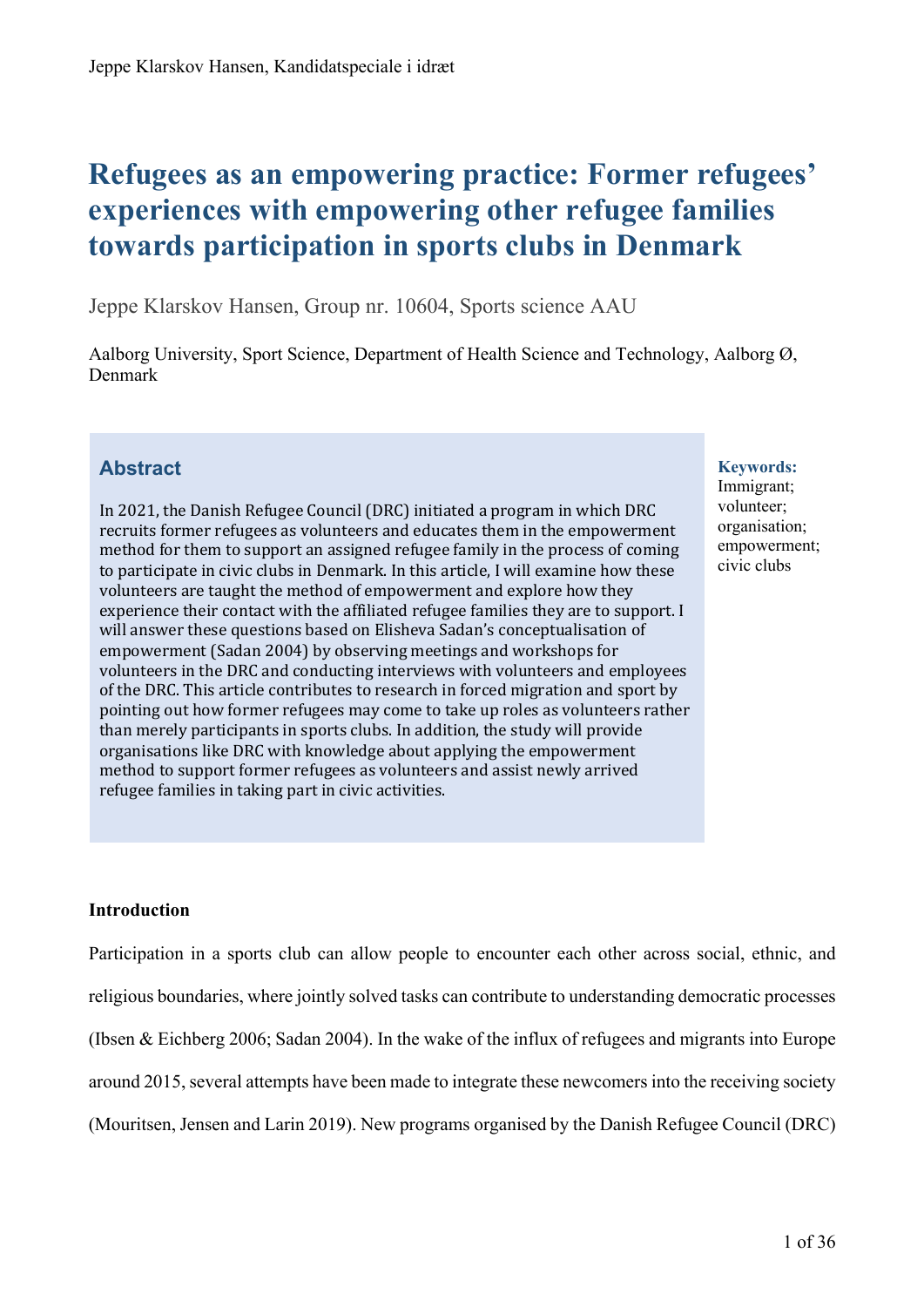are supporting refugees in their efforts to become volunteers. This is very novel since other sports programs involving refugees have followed the deficit model in which active sports participation is seen as a path to integration. Roles as a volunteer, fan, manager, or reporter are often excluded in discussing integration through sports programs (Toffoletti and Palmer 2017). To take up the role as a volunteer, you must have specific resources (Sadan 2004). Not all refugees have the same resources, and some may suffer from war pretentions or PTSD, limiting their partaking in the receiving society (Nickerson et al. 2011; Fazel et al. 2005; De Jong et al. 2001). DRC, however, sees great potential in former refugees supporting other refugees' involvement in Danish sports clubs. Recently, the DRC has launched the: The Leisure Corps, an initiative that aims to educate volunteers in supporting newly arrived refugee families to become more involved in sports clubs in Denmark. In particular, DRC is focused on educating volunteers with refugee backgrounds in an empowerment approach that is to be used further in supporting newly arrived refugee families' involvement in sports clubs in Denmark. Therefore, it is a two-part empowerment process in which DRC facilitates the empowerment process of volunteers with refugee backgrounds and volunteers have a facilitating role in empowering refugee families towards participation in civic sports clubs. The volunteers are trained to take up roles as volunteers who use empowerment as a method and become the liaison between the refugee family and the sports club. The tasks consist of helping with cultural translation, providing support, and helping with practical questions from both the sports club and the refugee family (DRC 2021).

I will utilise Elisheva Sadan's conceptual framework for exploring the empowerment process of former refugees as volunteers and how volunteers facilitate empowerment in supporting a refugee family towards participation in sports clubs in Denmark. This conceptual framework is relevant because it elaborates the double empowerment processes in DRC's initiative, as processes of change encompassing individual- and community empowerment, and professional empowerment, respectively (Sadan & Churchman 1997; Sadan 2004). There may be a paradox in having refugees as a voluntary empowering practice, as they possibly still are in their empowerment process even though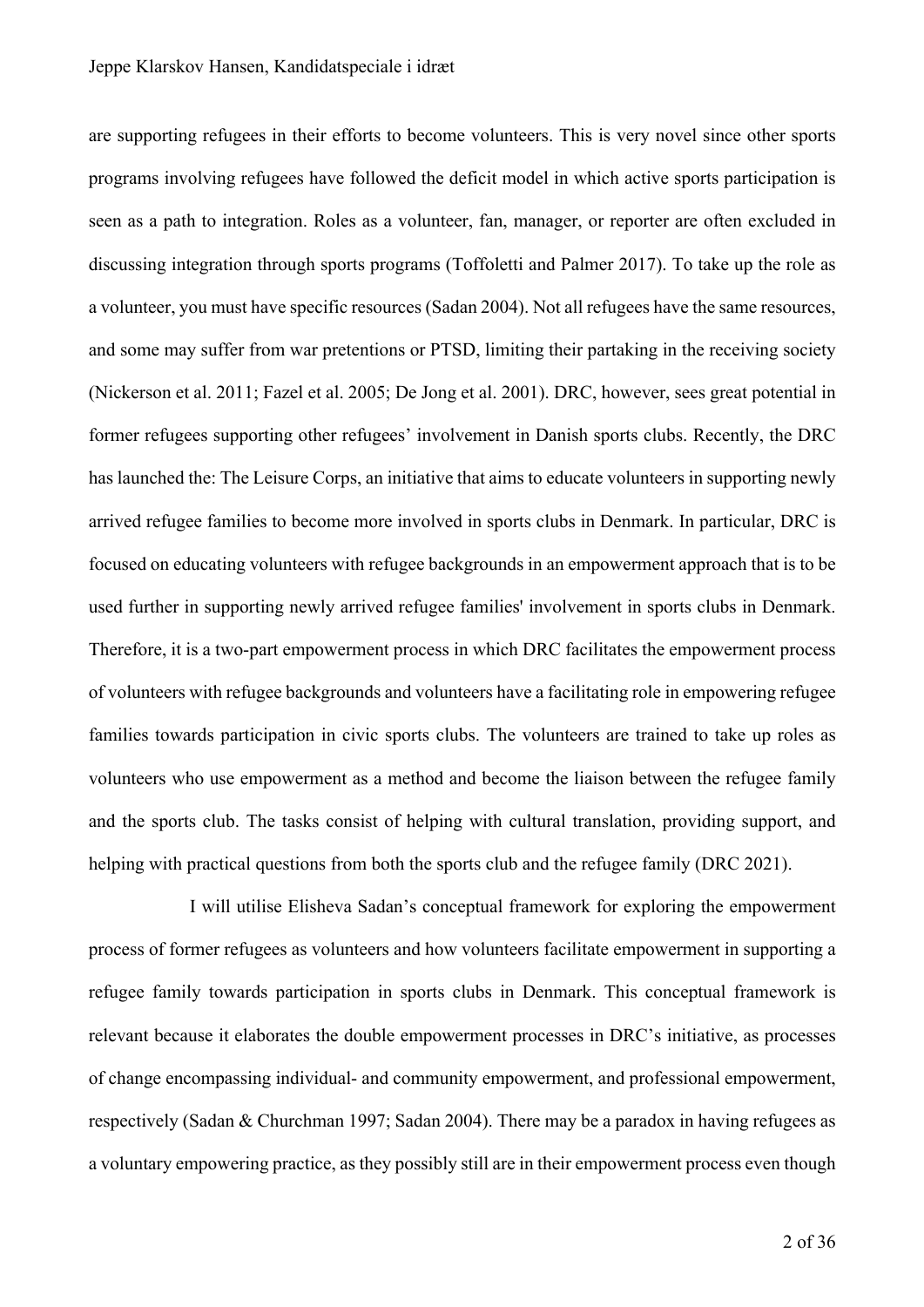it could potentially be a strength for the facilitation of empowerment and the support of their affiliated refugee, as voluntary refugees are aware of the challenges of being new in Denmark and in civic clubs.

I will utilise a research design, which may provide insight into volunteers with refuge backgrounds, former experiences with volunteering, leisure time activity, and being a newcomer to the Danish society, which potentially could be beneficial in supporting a refugee family. To be more specific, I have conducted interviews with two former refugees who have gained asylum. One has a temporary residence permit in Denmark, and the other has a permanent residence permit. These interviews also gain insight into their experience using an empowerment method in supporting a refugee family. I have also conducted three interviews with the DRC, responsible for DRC's new initiative, to explore how they experience the processes of educating former refugees in the empowerment method. Therefore, the purpose of this article is to examine the experience of educating former refugees in an empowerment method and to further explore how voluntary refugees experience facilitating empowerment as a method in supporting an affiliated refugee family. My research question is: How do employees from the DRC and people with refugee backgrounds experience the education in an "empowerment approach" to support (other) refugee families' *participation in sports clubs in Denmark?*

My article will start with reviewing the existing literature about organisations, empowerment, refugees and voluntarism.

#### **Former studies of refugees and empowerment**

A study by Mwanri et al. (2012) has attempted, through an empowerment approach, to describe empowerment as a method can be helpful to support participation in local organisations among former refugees. Empowerment can be achieved by having a community empowerment approach to former refugees, as this approach can support the process leading towards more control over one's own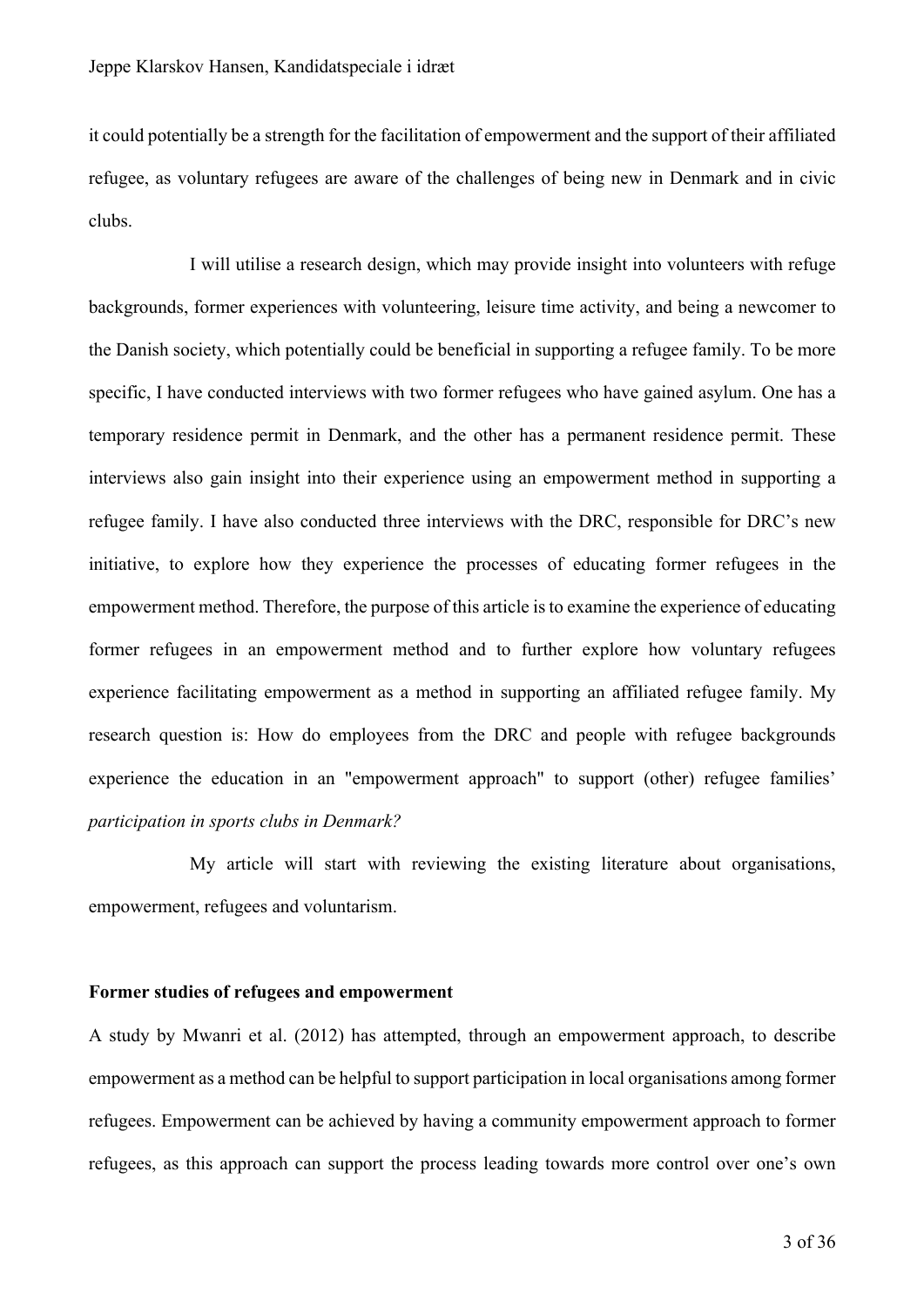resources (Mwanri et al., 2012). Community empowerment can be achieved by participating in programs organised by organisations. Participation may result in the person with a refugee background understanding social, political, and economic forces. Therefore, participating in organisations interventions programs can empower refugees (Paloma et al. 2020; Mwanri et al. 2012). Another study by Steimel (2017) mentions the demand for accurately communicating empowerment as an organisation. Steimel (2017) points out that refugee organisations contribute the necessary information and cultural knowledge that refugees need before finding their place in society. Therefore, it is also essential to focus on how the empowerment process is communicated. Steimel (2017) also points to the need to explore refugee organisations ' understanding of the empowerment concept, because their definition is not always equivalent to the refugees ' actual need for empowerment (Steimel 2017). Steimel (2017) mentions the problems of professional practices, addressing the outcome of the empowerment process. For example, by saying that empowerment must result in the individual gaining more control over their own lives, which is, for example, done by getting a job, achieving more control must also be associated with getting into work, in the refugees ' perspective. Therefore, this study highlights the importance of asking the refugees what they think is more control over their own lives. Then the professional body or organisations can then help the refugees with what they desire and support stability and more control over their own lives (Steimel 2017; Paloma et al. 2020). The same study also mentions the need to recognise the individual's history so that refugees are not perceived as homogeneous, thereby not adapting the empowerment process to the individual refugee (Steimel 2017). A study by Harrel-Bond (2002) believes that migrations organisations often have difficulties in supporting refugees' empowerment process. A consequence of this is that the migrations organisations often treat refugees as a homogeneous group, where the empowerment process is not adapted to the individual refugee. Rather, the process towards empowerment is instead determined by predefined programmes (Harrel-Bond 2002; Rajaram 2002).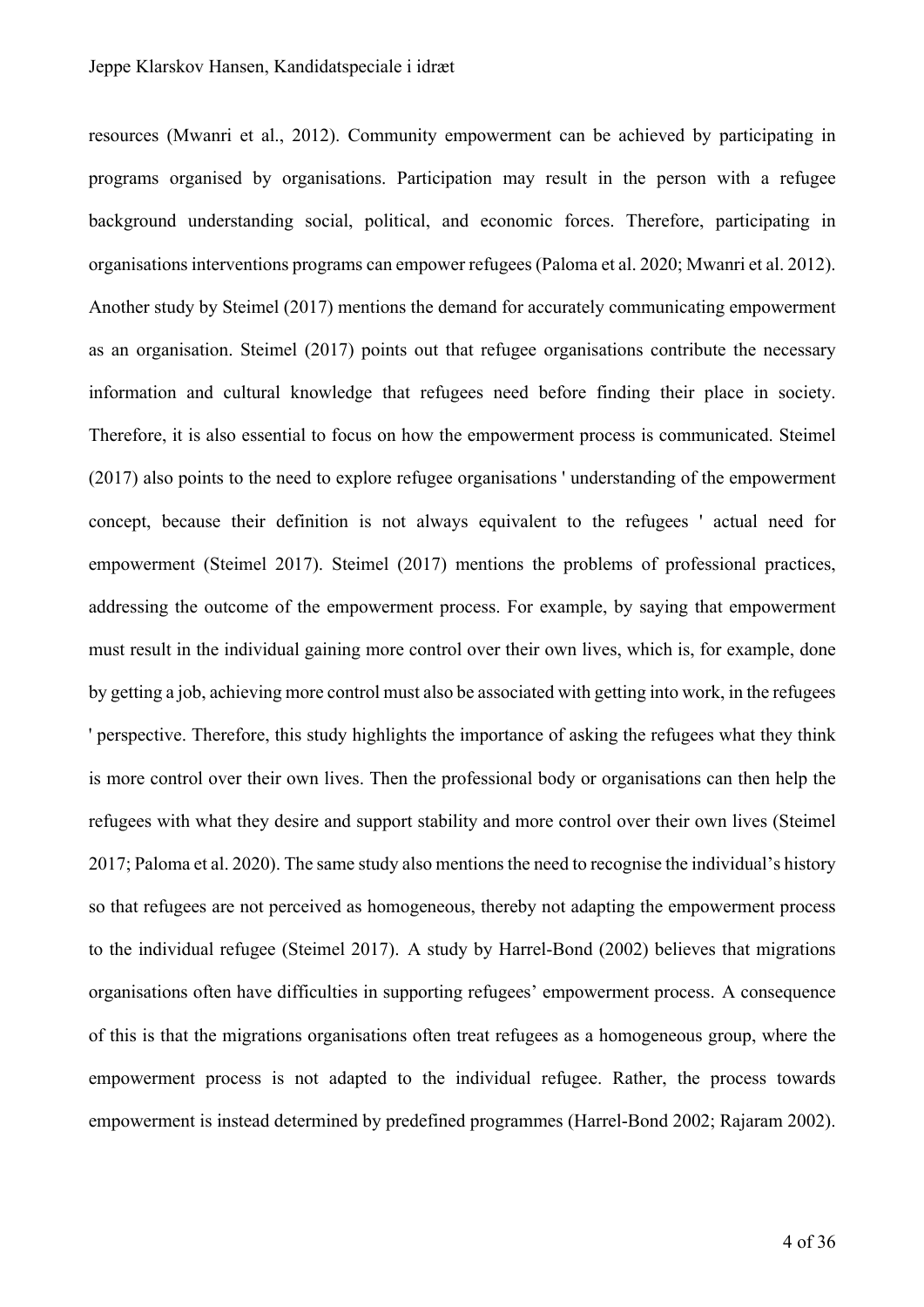Heimo et al. (2020) highlight how having refugees as volunteers can empower other refugees and themselves. Here, refugees can function as *an empowering mirror*, where other refugees can mirror themselves with someone with whom they share the same cultural background (Heimo et al. 2020). By reflecting on themselves with individuals who have control over their own lives, Heimo et al. (2020) and Paloma et al. (2020) suggests that this can positively affect the empowerment process (Heimo et al. 2020; Paloma et al. 2020). However, Heimo et al. (2020) found that it can be challenging to transfer empowerment to a peer group (Heimo et al. 2020). Here they suggest that an expert should be affiliated to guide and support the participants in the peer group, where there must be a professional expert and an expert with a refugee background. Heimo et al. (2020) believe a combination of NGO professionals and refugees can contribute positively to the empowerment process of a peer group (Heimo et al. 2020). Paloma et al. (2020) mention the same in their studies: NGO professionals and refugees are critical stakeholders for a favourable development promotion among refugees. Similarly, refugees' involvement in intervention programs can help NGOs show cultural sensitivity and help them overcome language barriers (Paloma et al. 2020).

Kwherostianov and Remennick (2016) emphasise, contrasting Heimo et al. (2020), that a successful empowerment process often occurs for refugees who help versus refugees who get help. To explain this, they mention that it may be due to refugees ' motivation to be a volunteer (Kwherostianov & Remennick 2016). They emphasise that immigrants often choose to volunteer for integration benefits. Here, volunteering can help refugees understand the new culture and show their willingness to integrate into contemporary society. On the other hand, those who receive help are often not as motivated as volunteers to be integrated into their new community, possibly affecting their empowerment process (Kwherostianov & Remennick 2016).

Another study by Slootjes and Kampen (2017) shows that volunteering can also lead to a sense of empowerment in the new community (Slootjes & Kampen 2017). The study shows how volunteering can be a tool for integration and contribute to an empowered citizen. Here, their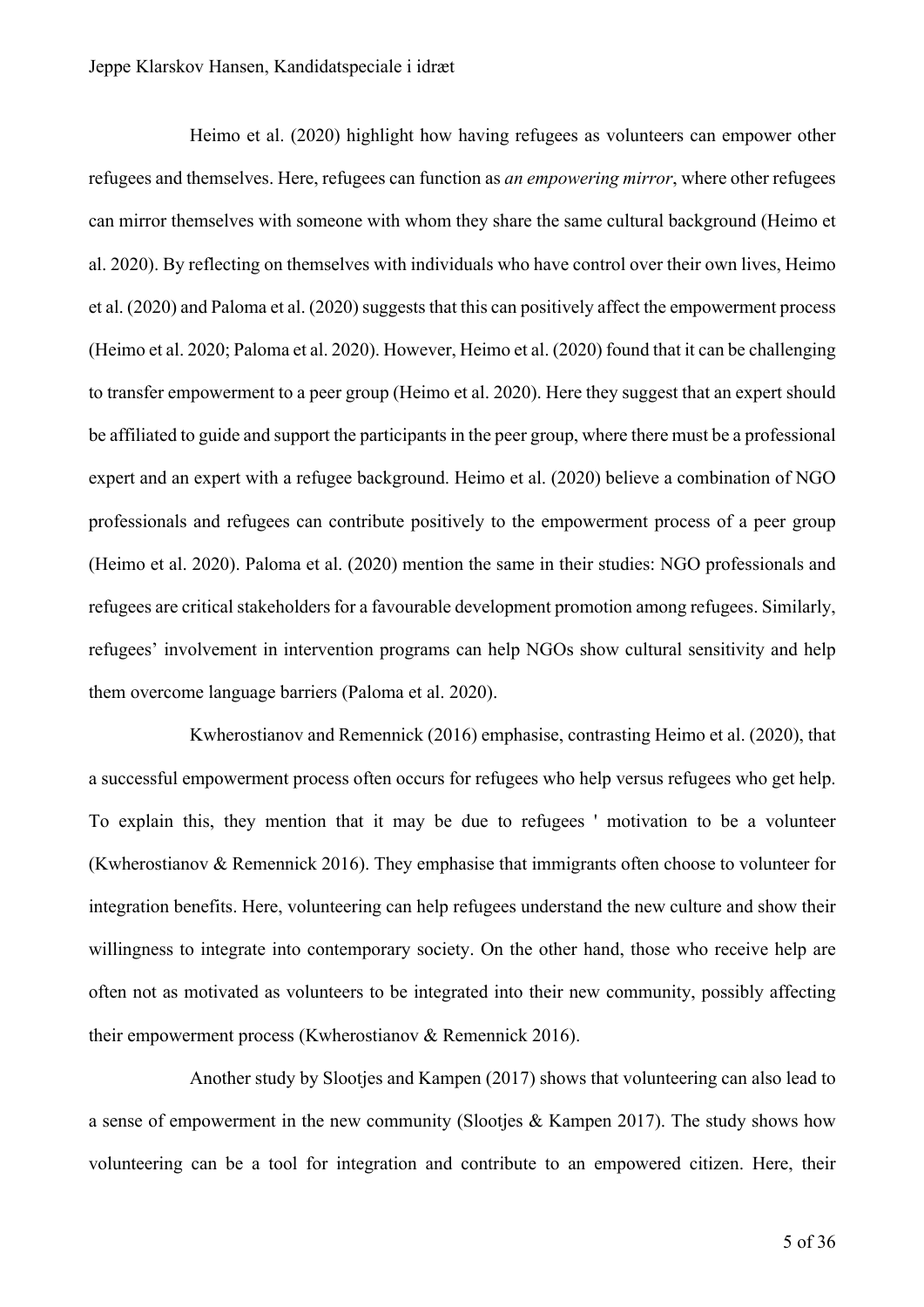participation as volunteers contributed to getting more confidence and self-worth. Equally, volunteering also contributed to some women in the study getting the courage to get a job (Slootjes & Kampen 2017).

Eliasoph (2016) discusses how volunteering has several downsides from an empowerment standpoint. He highlights, among other things, that traditional volunteering is not sustainable and does not do anything good for volunteers' personal development (Eliasoph 2016). Its attempt at overcoming or reducing structural inequalities reifies the helper–recipient relationship, taking away the latter's agency (Eliasoph 2016). Carlsen et al. (2020) mention how the interaction and the dialogue between volunteers and refugees must be strengthened. They emphasise that *a friend in common* perspective can be used (Carlsen et al. 2020). This perspective helps to override the unequal relationship. They think this is a simple way to dialogue with refugees, as being friendly and open are universal, fundamental human abilities (Carlsen et al. 2020).

In sum, previous research has focused on refugees as volunteers for a peer group of other volunteers(Heimo et al. 2020; Paloma et al. 2020). In addition, it is discussed how this voluntary approach can be beneficial for the volunteer's empowerment and integration process (Eliasoph 2016; Carlsen et al. 2020; Slootjes & Kampen 2017; Kwherostianov & Remennick 2016). I want to examine further the experiences of refugees supporting other refugees' empowerment processes through intervention programs organised by DRC. Existing literature does not examine volunteers with refugees' backgrounds and their experiences in supporting other refugees' empowerment processes based on learned empowerment techniques. I will now turn to Sadans (2004) theory of empowerment, which will help me examine the intervention program of DRC, where voluntary refugees work as empowering support for other refugee families.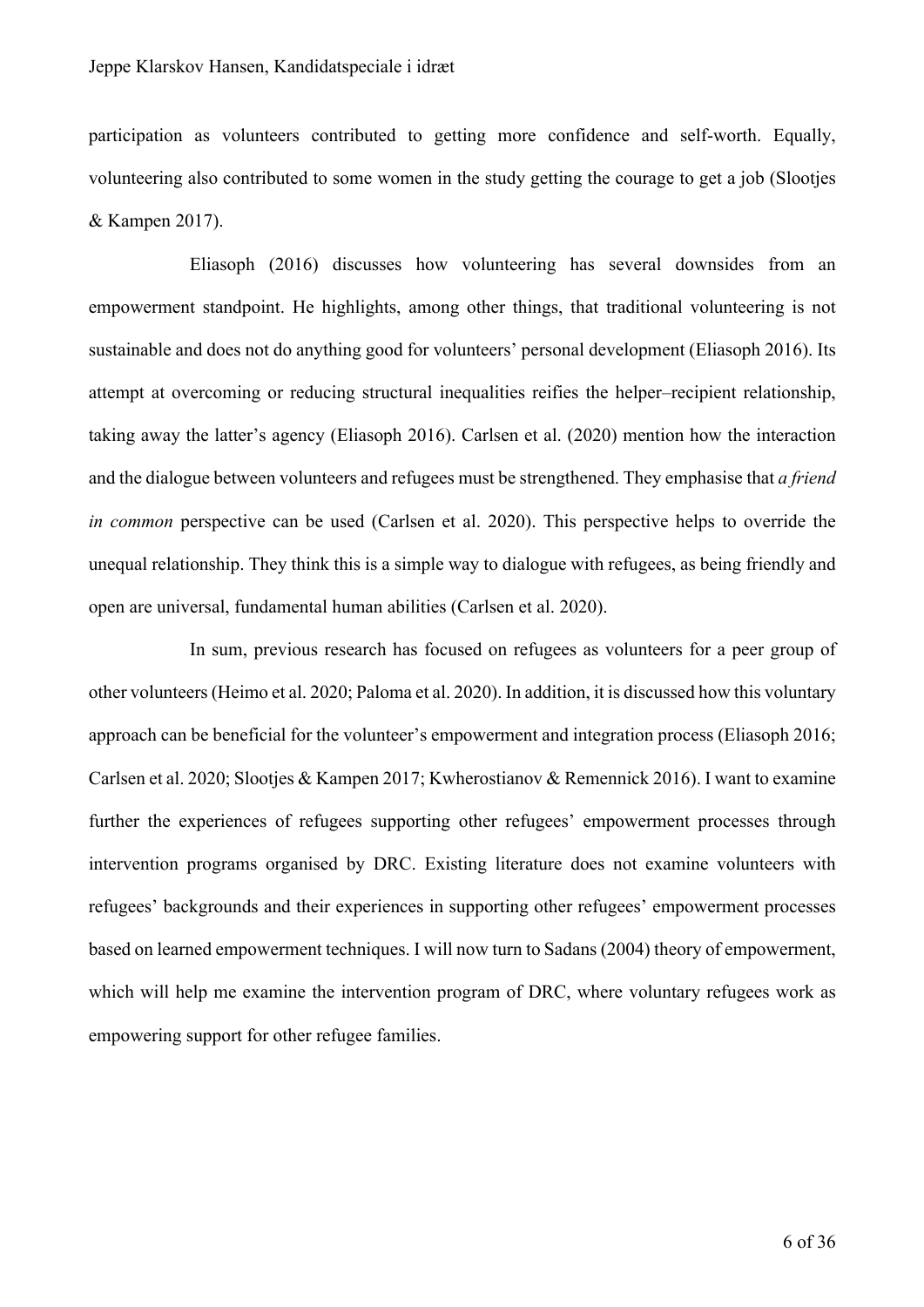#### **A theory of empowerment**

Empowerment can be defined as a theory and a method/practice directed toward overcoming powerlessness (Sadan & Churchman 1997; Malloy 2014; Sadan 2004). Empowerment is a method, in the sense that it is an approach that can help ensure that the, in this case, refugee family, feels included in their own case, but also that the support is facilitated based on what the refugee family's resources (Andersen & Brok 2021). In Sadan's (2004) theory of empowerment, she emphasises that empowerment is about power and not rights. Her definition of power is inspired by John Gavanta (non-resistance, powerlessness), Steven Luke's (Three-dimensional power), Michael Foucault (Knowledge/Power), and Anthony Giddens (Social structure) (Sadan 2004; Malloy 2014). Based on these thinkers, she argues that power is central to the discussion of empowerment since power should be acquired and exercised. Yet, Sadan believes that power is productive and the basis of development (Sadan 2004).

Sadan (2004) describes empowerment as: "*A transition from a state of powerlessness to a state of more control over one's life, fate and environment*" (Sadan 2004 p. 13). This means that empowerment is a transition, which aims to change the individual's social state. Sadan (2004) separates this process into three action levels: *the individual, the collective, and the professional practice* (Sadan 2004). By dividing the concept of empowerment into three dimensions, it becomes clear that empowerment is an internal- (individual empowerment) and collective/civic process (community empowerment), but also a facilitating process that can be supported by a professional empowering practice (Professional empowerment) or a community planner (Sadan 2004; Sadan & Churchman 1997).

Individual empowerment focuses on what happens on the individual's personal level. In this dimension, the individual can go from a powerless position to more control of one's life (Pinderhughes 1983; Sadan 2004). Therefore, it involves the individual's ability to act and take initiatives concerning the environment (Sadan 2004; Malloy 2014). The individual empowerment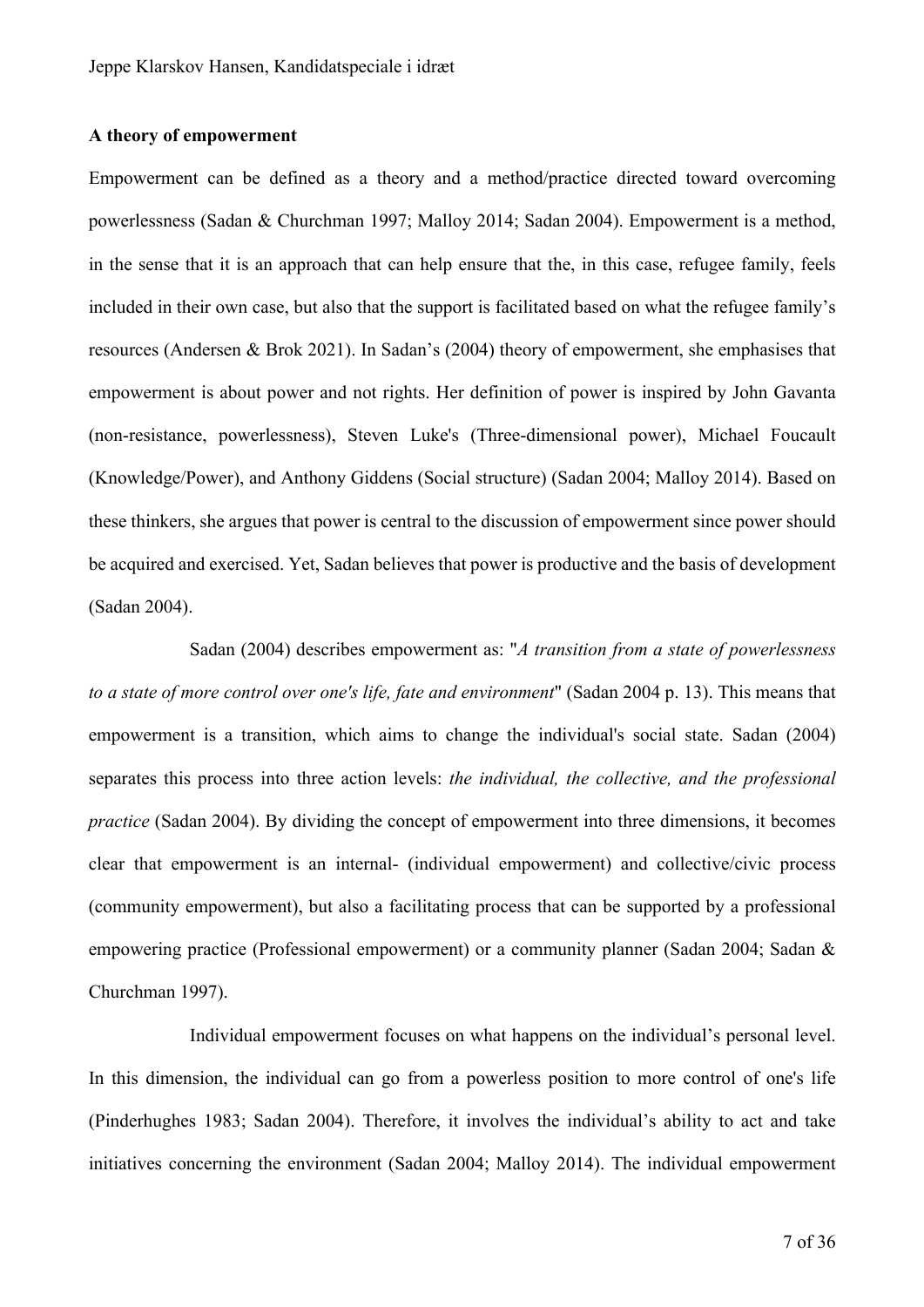process outcomes can be gaining personal skills in the form of critical awareness, engaging in relations, handling frustrations, and entering meaningful discussions about the environment in which they are located (Kieffer 1984; Sadan 2004). The individual transitions from a passive state to an active state. The process involves self-acceptance, self-confidence, social and political understanding, and the ability to take control of the resources in the environment (Sadan 2004; Malloy 2014). For this reason, empowerment, on an individual level, is an internal change that emerges from the ability to believe in your skills, make decisions and solve problems on their own, but also an external change that appears in how the individual manages to implement the acquired knowledge, skills, information, and new resources, for example by participating in political decision-making processes in the local environment (Sadan 2004).

Individual empowerment is just one element of the empowerment process because empowerment is not exclusive, as powerlessness is never only a personal problem but also a social and structural matter (Sadan 2004). The argument is that people are generally not powerless because of their individuality but more because they belong to a particular group. Community empowerment involves organising and creating a community in which this process leads to the development of a sense of responsibility and commitment towards this community (Sadan 2004). By participating in this political decision-making process, the individual develops skills to solve problems and participate in political discussions in which groups, organisations, or other communities participate. Therefore, participating in conversations about collective well-being is central to community empowerment. In their article, Sadan and Churchman (1997) describe that people who can take care of their own lives and have acquired skills through individual- and community empowerment can facilitate empowerment (Sadan 2004; Sadan and Churchman 1997). These people are not professionals; they can be referred to as a Community planner interested in creating a community or strengthening an existing one to whom the person belongs.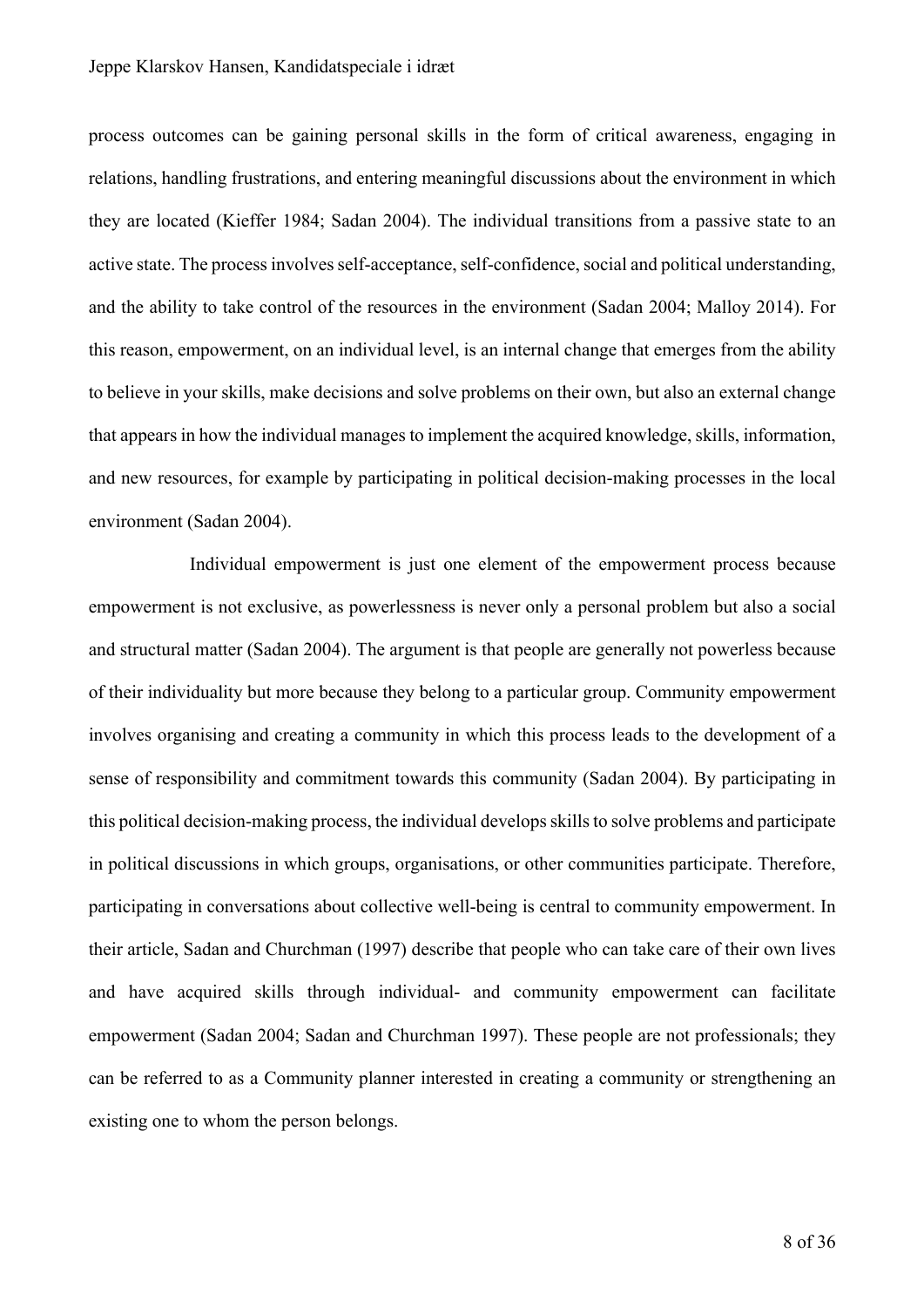Empowerment as a professional practice is a facilitating intervention that attempts to support the empowerment process of powerless people and thereby contributes to solving social problems (Sadan 2004; Malloy 2014). A professional or community planner can entail different roles, e.g., resource, teacher, coordinator, and lawyer. Therefore, it is also necessary that the person who attempts to utilise an empowering practice must acquire the skills of individual and community processes (Sadan 2004). As a facilitator for empowerment, one must try to support the powerless persons' resources. If not, there is a risk of becoming a client of society and thus not feeling involved in their own life (Andersen & Brok 2021). This process can be supported by either a professional or a community planner (Sadan and Churchman 1997). The facilitator of the empowerment process must use different techniques in the conversations with the powerless person, for example, active listening, patience, and curiosity. These techniques can be helpful to support the family's empowerment process because they can contribute to the person feeling heard and therefore involved in their case (Andersen & Brok 2021).

Empowerment can also be perceived as a form of education; you learn a range of skills and knowledge that you must try, with the support of an empowering practice, to apply in the process of becoming an active citizen (Andersen & Brok 2021). The DRC offers education for volunteers with refugee backgrounds, and this program is an empowering practice. Therefore, there is a two-part empowerment process in the DRC's initiative's work: 1. The volunteers with refugee backgrounds are educated in empowerment as a method, 2. The refugee families are empowered to know the explicit and implicit rules of participating in civic clubs supported by a volunteer. While volunteers with refugee backgrounds can be defined as community planners trying to strengthen the local environment (in similarity with professional empowerment), refugee families are undergoing individual and community empowerment processes supported by the volunteer.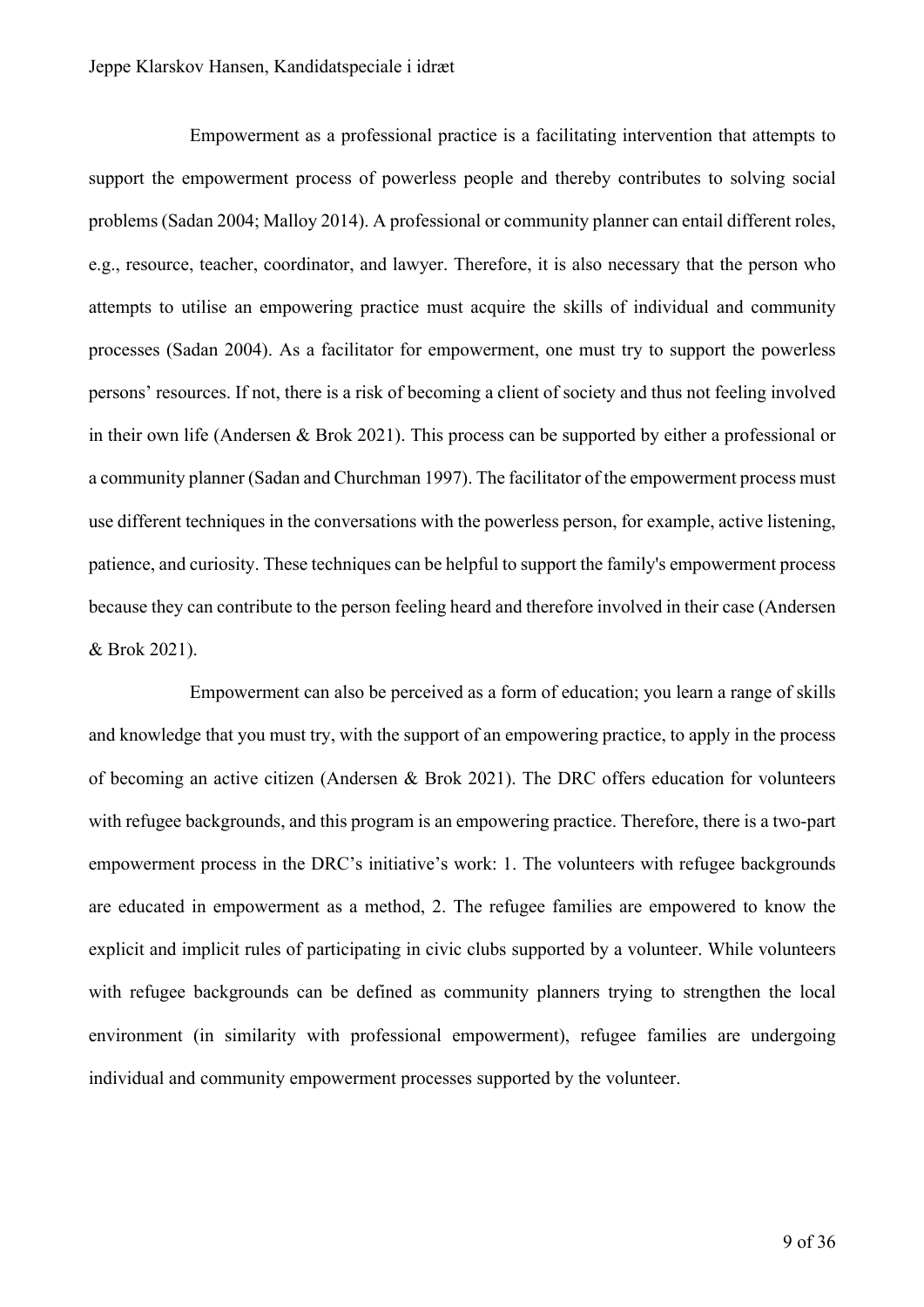#### **Method**

DRC's newly started initiative has been the basis of the empirical material in this field study. The empirical data of this study was conducted over four months, from 10 September up to and including 10 December. I have used observations and interviews for answering this study's purpose. I have participated in days of education, where volunteers learn how empowerment is used as a methodological framework. I have been a participant at meetings where volunteers evaluate the education days and their experiences with facilitating empowerment as a method.

Observations can help identify central themes or disputes that can be further explored in in-depth interviews. Participant observation includes various interviews, conversations, and dialogues as part of participating and observing (Thorpe & Olive 2016). Combining observation and interviews allows me to gain insight into what the volunteers say they do and experience what I see they do. Markula and Sil (2011) inspired my observation strategy to ensure the quality of my observations. I had written down some focus points for both the workshop and the evaluation meetings.

Using participant observation as a method, I can gain insight into key themes, disputes, and a general understanding of the field, giving me ideas of what might be exciting and relevant to explore further in an in-depth interview. As Troja (2006) points out, observations and interviews are interactive, as interviews are a form of observation, where observations of the field contribute to insight into the normal, the typical, and extraordinary, which the informant may not be interested in talking about in an interview (Troja 2006). However, by incorporating in-depth interviews as a methodological approach, it can help me capture: "(...) *How people describe, perceive, construct meaning and express their understanding of themselves, their experiences and their surroundings*  (Launsø et al. 2011 p. 135). Therefore, by combining interviews with observations, I can gain a deeper understanding of the ideas behind the days of education and how the volunteers found it to be trained in an empowerment approach that they should try to use to support the refugee family's participation in the sports club. I have decided that my in-depth interviews with volunteers and employees in the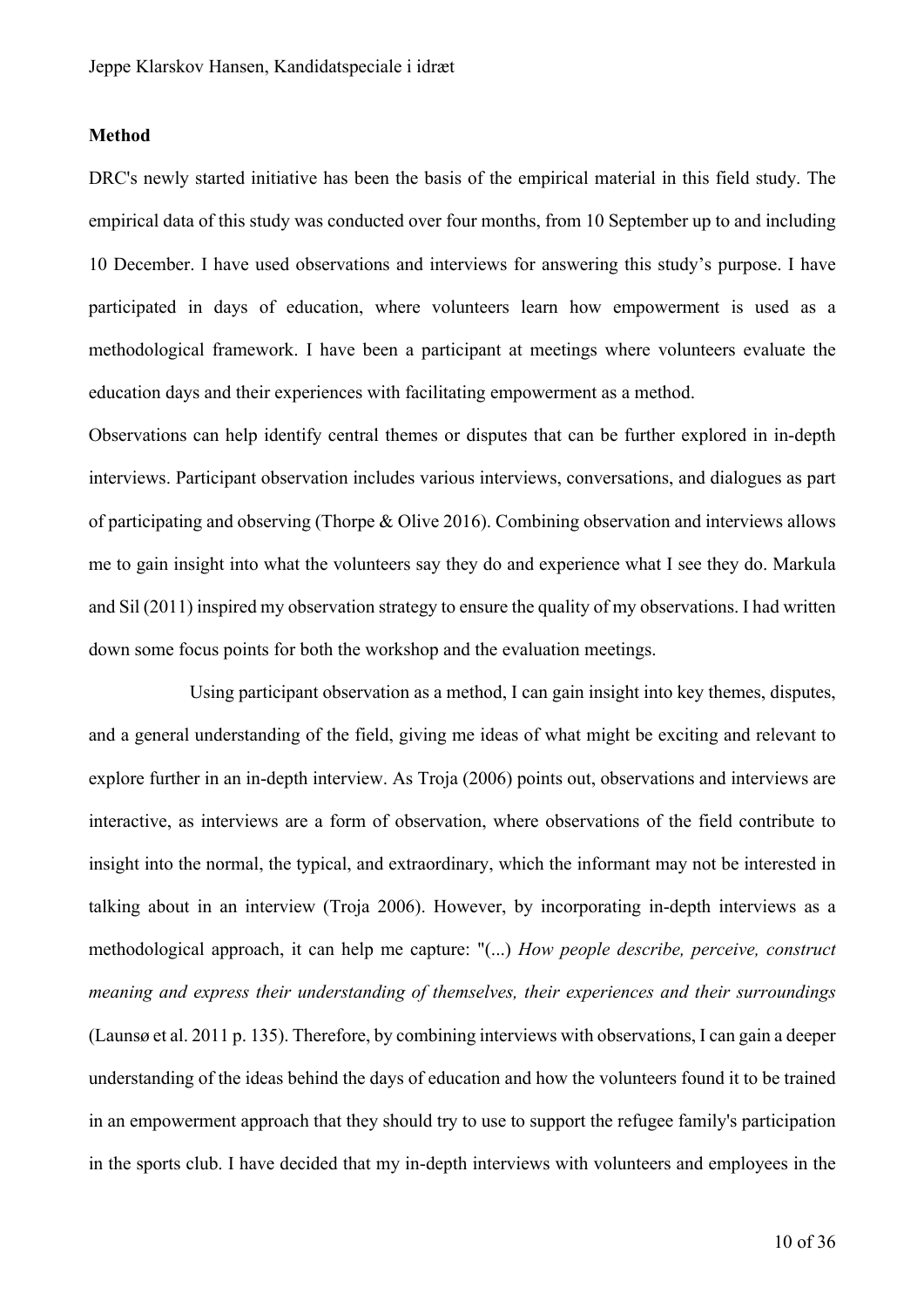DRC will have a semi-structured guideline to create openness and be open to exploring topics that the informant generates during the interview (Kvale & Brinkmann 2009; Brinkmann & Tanggard 2010).

Each interview with the volunteers lasted between 60 and 70 minutes, and the interviews with the employees of the DRC lasted between 50 and 60 minutes. Before the actual interviews, I had an hour-long conversation with the volunteers with refugee backgrounds, Ahmed and Enzo, contributing to my understanding and their knowledge of my project. When interviewing people with refugee backgrounds, is it possible that some will become sad when talking about certain aspects of their lives (Temple and Moran 2006). Before the interview, I expressed sensitivity to this issue, while the informants told me I could ask them anything. I have changed the names of all of my informants, the cities they are located in to protect the anonymity of my informants.

My interviews have been analysed based on the strategy of reflexive thematic analysis inspired by Braun and Clarke's six phases for the thematic analysis to find patterns across the empirical material (Braun & Clarkes 2006; 2017; 2020). I started by reading all the transcripts to get an overview of my empirical data (phase 1). After reading the transcripts, I coded the material, which resulted in several codes, which were data-controlled (phase 2). In phases 3-5, I started to form topics by reading my codes and then colouring every relevant code within a specific theme. This resulted in several themes that have been conceptualised with the help of Sadan's theory of empowerment in particular (phase 6).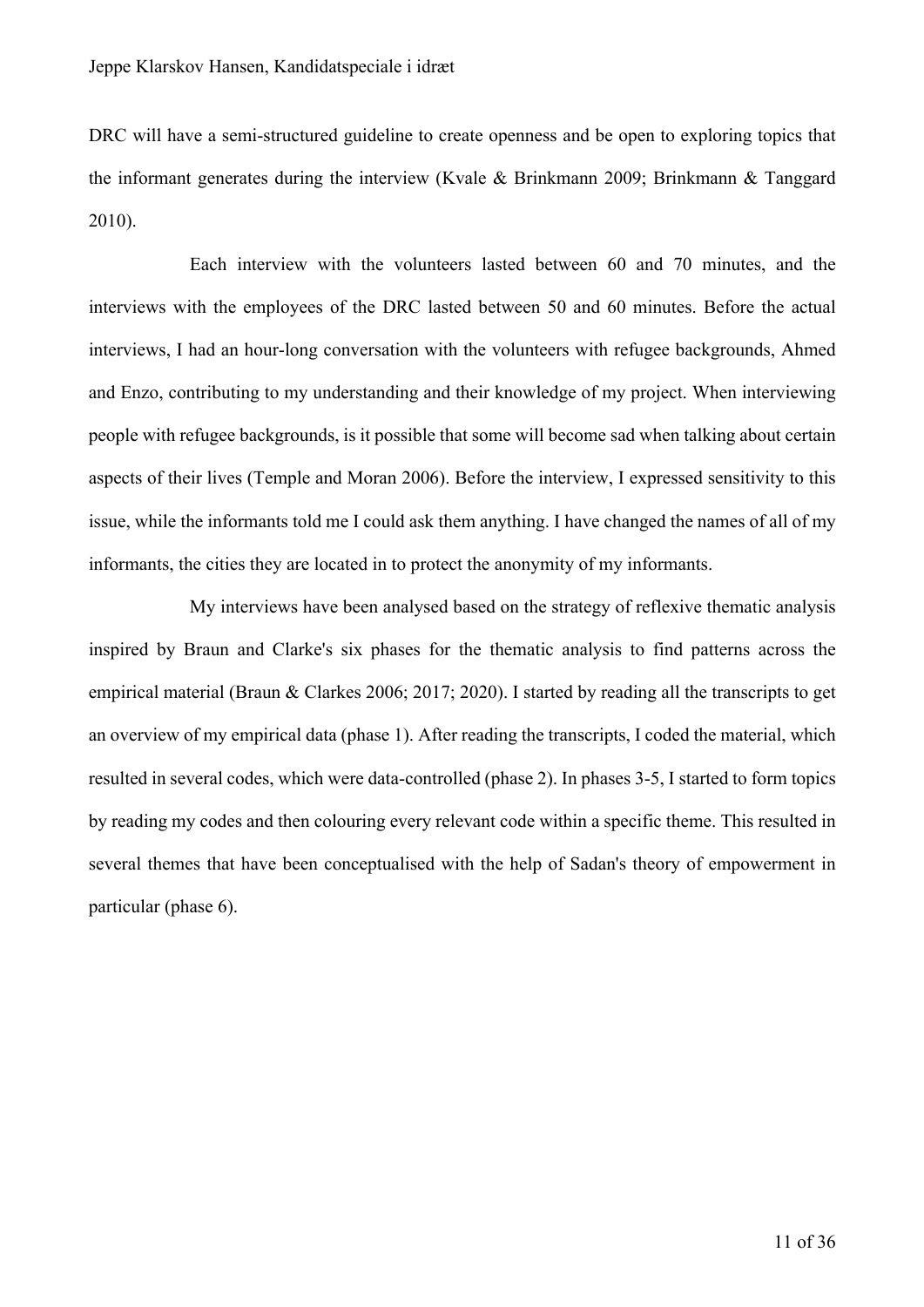#### **Findings**

The following presentation of my findings is structured around my research question. To answer my research question, I will start illustrating how DRC experiences and defines their initiative and how they experience recruiting and later educating volunteers. It is also relevant to analyse how volunteers with refugee backgrounds experience volunteering and work as an empowering practice.

#### **How DRC experience the initiative**

DRC is trying, with The Leisure Corps, to increase the opportunities for refugee children's well-being and integration in Denmark (DRC 2021). DRC has the ambition to work with the refugee parents' resources because DRC believes that parents' participation in children's leisure time is central to their continued involvement. Empowerment is, used as a methodological approach, where volunteers work as an empowering practice (DRC 2021). One of DRC's project consultants describes how DRC uses empowerment as a method:

> " (...) We educate the volunteers to meet the people they help based on empowerment. So, everything we have made of materials and all the advice we give to the volunteers is based on supporting the families around the first encounter and then supporting them in the further process. And, of course, they have to be able to withdraw at a time when the family is ready for it. " (Marie, l. 110-115)

The volunteer has the primary contact with the newly arrived refugee family and is a facilitator for the family's empowerment process. DRC hosts a workshop where the volunteer must participate before becoming a volunteer. At this workshop, the volunteer learns about empowerment as a theory and practice. One of the project consultants of the DRC mentions the complexity of using empowerment as a method and that it requires training and experience to practice the method:

> " When they come to the workshop, it doesn't matter how much they know about empowerment, but after the workshop, they must understand the concept of empowerment. And as long as they have an understanding of the method, we believe that they will probably be good volunteers.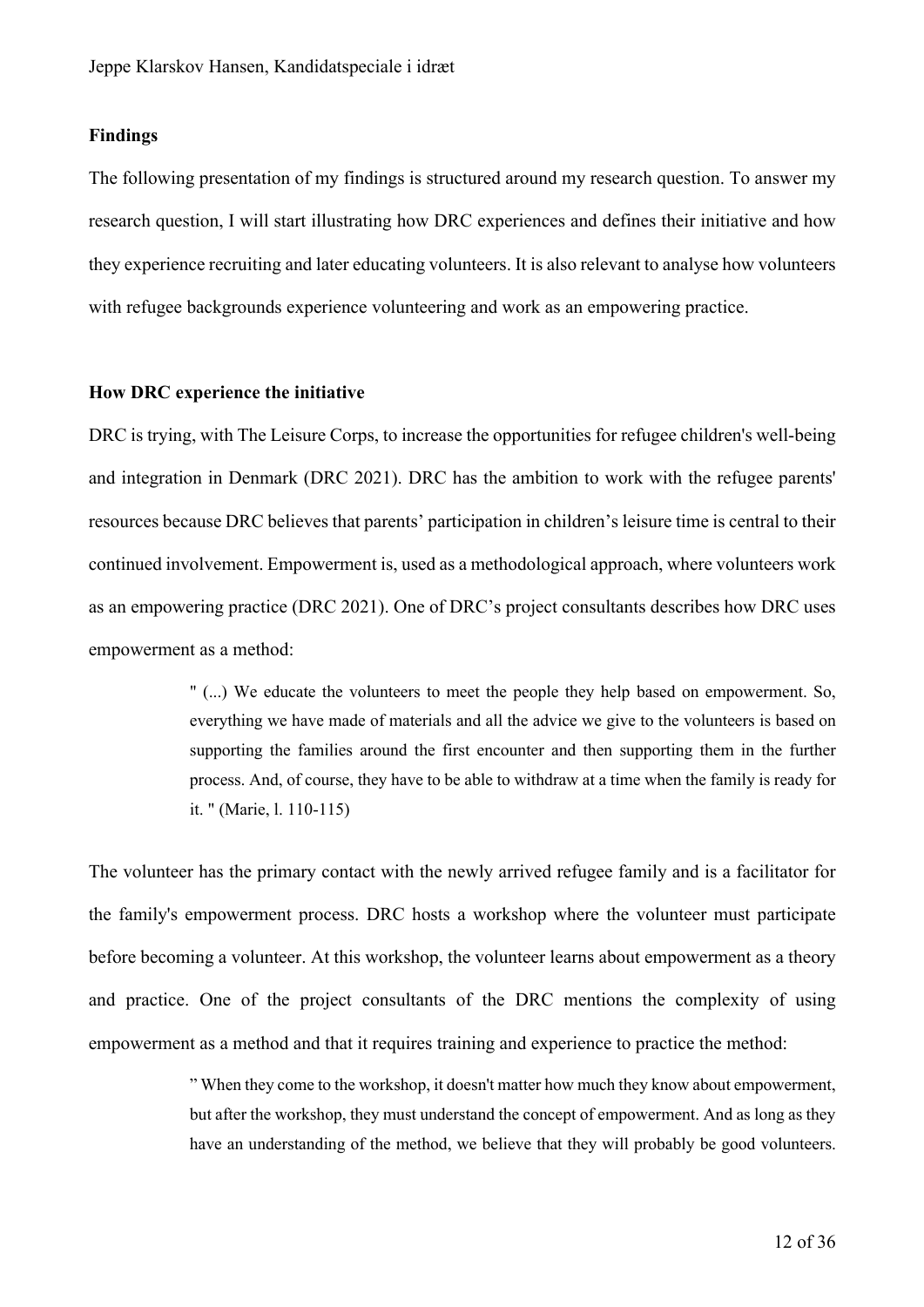But when it comes to something as abstract as empowerment, I think it's vital that you get it trained in one way or another, but some of it will be learning by doing. " (Emilie, l. 188-198, 465-467)

After the workshop, the volunteer must understand what empowerment means and how the concept can be used as a method. However, the consultant mentions the complexity of the technique and that the method as a practice requires 'learning by doing'. Still, the volunteer should know that the refugee parents ' resources need to be the starting point for supporting them. But the project coordinator mentions that it can be challenging to understand and that DRC itself is in the process of clarifying how this should be done:

> "We have this approach of including the parents' resources. It may be a bit understandable... And we are still in the process of understanding how to do it... How we talk about it and how we translate it. Understanding and action are two different things. And when it is a challenge for us to become specific about how we do it, it is also quite sure that the volunteers need an explanation. And then you could say... Why do we choose to do it as a workshop? It's also... Now we have decided that we have moved away from it. Not that we should not educate them, we must educate them! But we have to do it in some other ways. " (Marie, l. 285-295)

DRC primally has people with refugee/immigrant backgrounds to carry out the task of volunteering. It is not a goal to have volunteers with minority backgrounds in 'The Leisure Corps', but DRC would like a diverse voluntary group. Both project consultants point out that volunteers with minority backgrounds can break down language barriers. The project coordinator highlights the potential of having volunteers with refugee backgrounds:

> $((...))$  we would like to have volunteers with a minority background because we can see that it works better. And because there is also some learning for the volunteers with a refugee background in helping a newly arrived refugee family. (...) So we have to remember that there is also an element of learning among the volunteers in this project. (Marie, l. 330-337)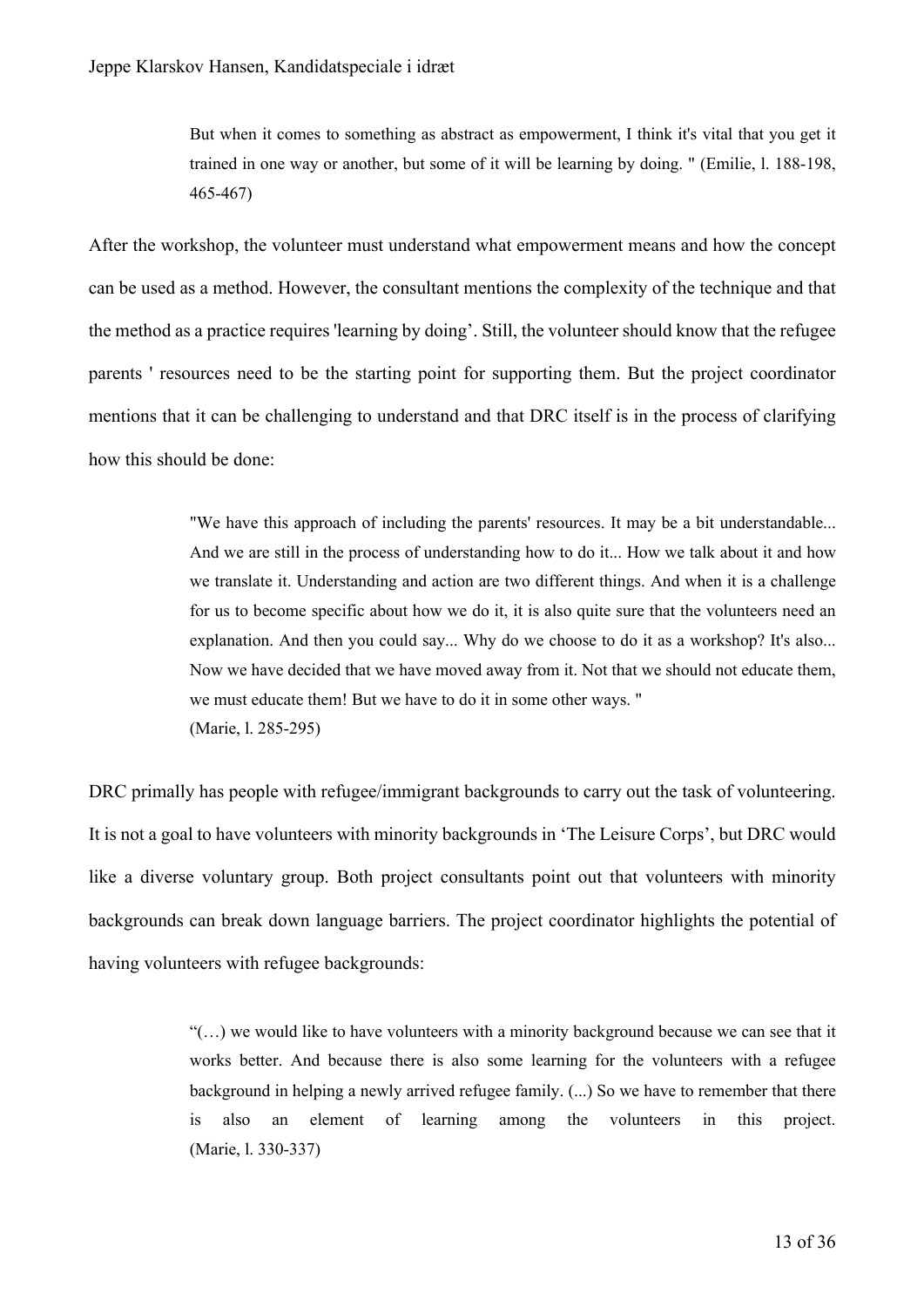According to the consultants, the overall objective is to support refugee family's participation in sports clubs. By involving refugees in DRC's initiative, Paloma et al. (2020) highlight how this can support DRC's cultural sensitivity and help overcome language barriers, as both project consultants mention (Paloma et al. 2020). Volunteers with a refugee background, with acquired empowerment skills, must support the process by involving the parents in their children's leisure time. Yet, there is another empowerment element in the initiative, as most of the volunteers themselves have refugee or minority backgrounds (Sadan 2004).

Volunteers recruited, educated, and awarded a newly arrived refugee family are still, themselves within an empowerment process (Sadan 2004; Andersen & Brok 2021). Concurrently within the volunteers' empowerment process, the volunteer must act as a facilitator for the refugee family's empowerment process. Here, the volunteer will, among other things, provide knowledge and information about the sports club, which members of the newly arrived refugee family would like to participate in, and help them to apply for membership fees. To facilitate and use empowerment as a methodological approach, the volunteer should use techniques such as Sadan (2004) refers to when defining professional empowerment. Sadan (2004) highlights, among others, as a professional or a community planner, one must support the process of achieving more resources, create a positive connection to the system and offer knowledge about the local environment (Sadan 2004). It seems that the purpose of DRC's initiative is for their volunteers to contribute to this empowerment process.

DRC's initiative can be compared with Sadans (2004) concept of *mutual empowerment.*  There is an empowering element in those who facilitate help and those who get help from an empowering practice. However, studies show that those who have participated in a group who have provided help have gained more satisfaction, self-confidence, and self-esteem by participating in the self-help group than those who have received help (Kwherostianov & Remennick 2016; Zimmerman & Rappaport, 1988; Maton & Rappaport, 1984). This also resulted in a successful empowerment process for those who provided help and a less successful empowerment process for those getting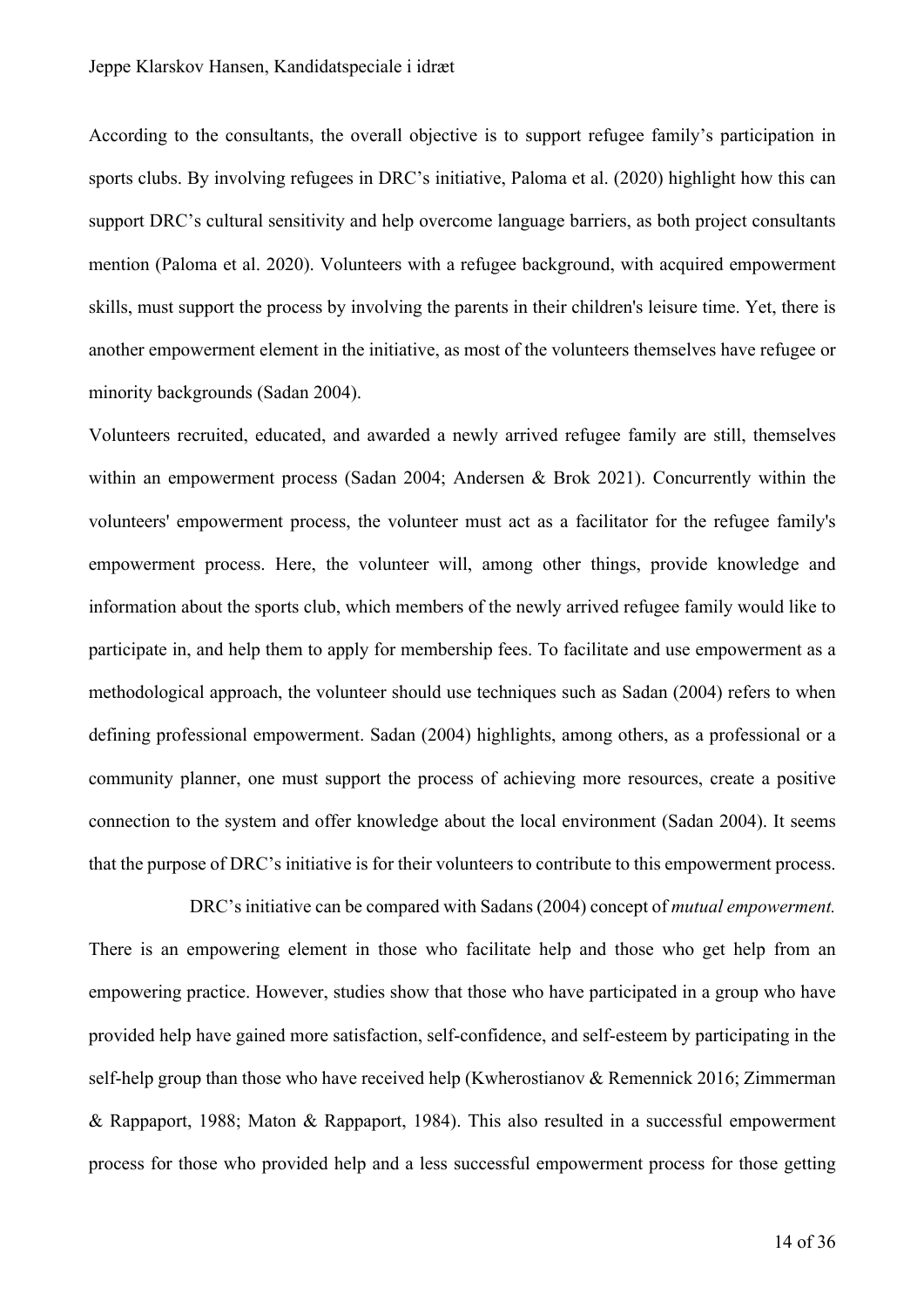help (Kwherostianov & Remennick 2016). Therefore, it will be interesting whether volunteers with refugee backgrounds will assist the refugee families' empowerment processes and not just support their own empowerment process. The following section will expand on how DRC seeks to recruit volunteers.

#### **How DRC experience recruiting refugees for an empowering practice**

When recruiting volunteers, DRC aims to build a diverse group of volunteers who already have experience with parenthood, participating in a sports club, and being new in Denmark (DRC 2021). All volunteers must participate in a workshop. Afterwards, the volunteer should be able to execute the following tasks: supporting the communication between the newly arrived refugee family and the sports club, cultural translation, and helping with practical questions about membership, driving, etc. (DRC 2021). This communicative and supporting role may require experience with volunteering, being new in a sports club, or as one of the project consultants mentions:

> "A lot of it is not possible to read about. Well, you can read about it, and then you can try it in practice, but it is actually about a view of human nature". (Emilie, l. 390-392)

All three employees of the DRC mentions that interest in helping a newly arrived refugee family and curiosity are parameters that DRC looks for when they assess the volunteer's capability of fulfilling the role as an empowering practice. To carry out such an assessment of the volunteer, DRC conducts an individual interview. Here an assessment is made of whether the applicant is appropriate for the task of supporting the participation of refugee families in sports clubs:

> "But there's some kind of... I don't know what this is called, but a kind of screening of the volunteers (...) I think... My personal and academic approach, which I'm sure my consultants share, is that there must always be a conversation with the volunteer when they have agreed to be a volunteer. And that's not enough... the interest in helping a newly arrived family is not enough. (...) But I think we have to make demands; we have to say that it has to be the right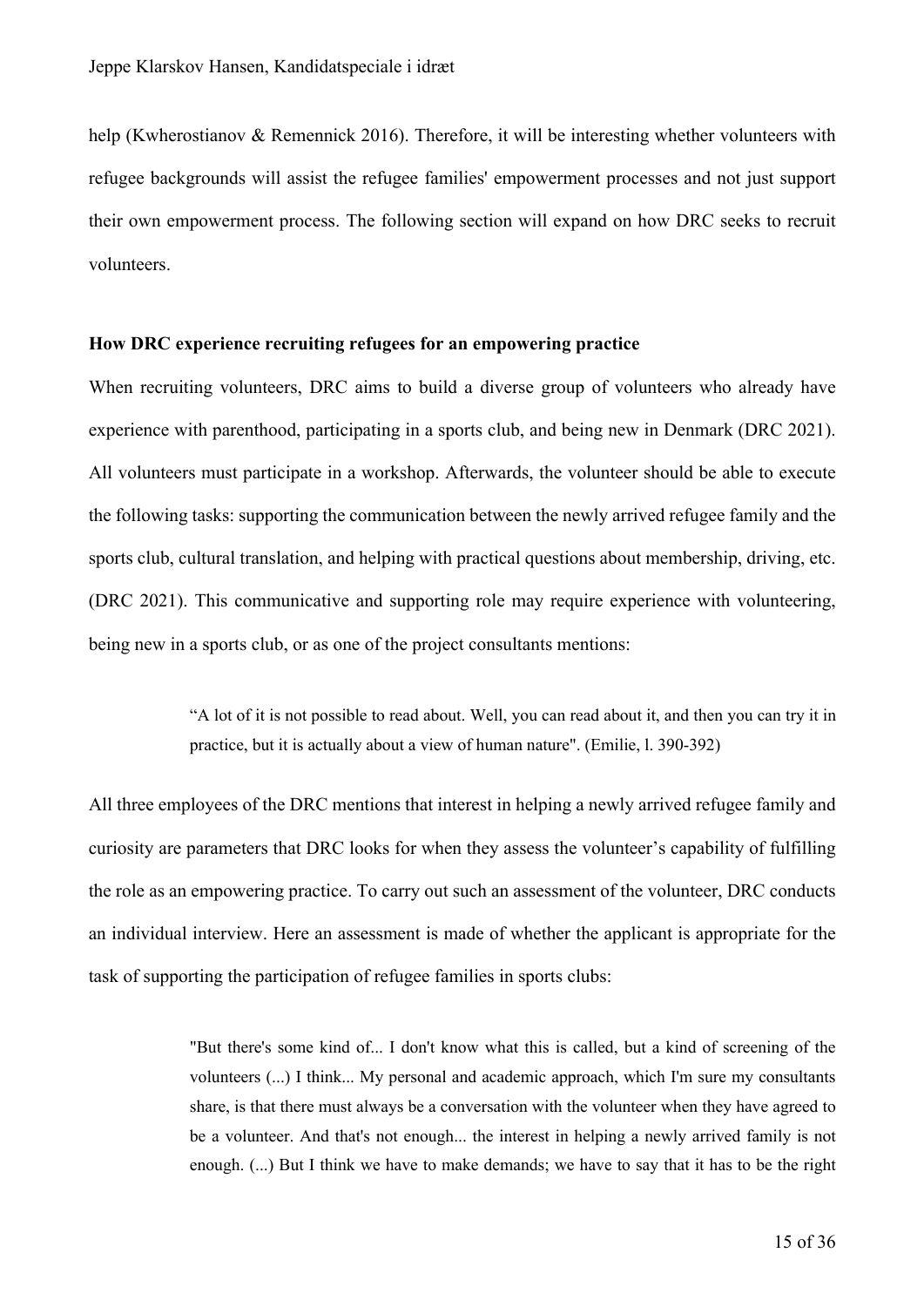person. If you get a sense of discarding, if you give them a chance, then it often turns out that this is not what they desired, it was not what they were interested in, they were not driven by helping or supporting families to participate in sports clubs. " (Marie, l. 186-196)

In DRC's screening of volunteers, they assess the individual volunteer's personal and human qualities. The project coordinator also mentions that the volunteer should be interested and driven by helping refugee families. This may indicate that, in the screening, a judgement has been made of or requirements have been set for individual and community empowerment outcomes (Sadan 2004). Despite the volunteer's motivation towards helping a newly arrived refugee family, the volunteer's language skills have been seen as a barrier:

> "We have also learned that there has been a language barrier that has made it difficult... We have also sometimes recruited volunteers who had such major language challenges that it also became a barrier. And we don't want that. They wanted to and had the desire and motivation to help, but when they came to the sports club, their limited language skills made it difficult to support the refugee family". (Marie, l. 234-242).

DRC finds the lack of Danish language skills as a barrier for helping the associated refugee family. According to the project coordinator, compromise of danish language skills must occur, as they would like to have a diverse voluntary group. DRC considers it as a potential of having refugees or minorities as volunteers, as they believe that experiences with being new in Denmark or recently, having experienced how difficult it can be to become part of a sports club in Denmark, are experiences that may be useful in the interplay with the empowerment:

> "Well, we do a lot to recruit the right people. We want a diverse voluntary group, so there will be some different experiences. It may be important when helping a newly arrived refugee family, that you as a volunteer, have some experience with being new in Denmark or new in a Danish sports club." (Pernille, l. 58-64)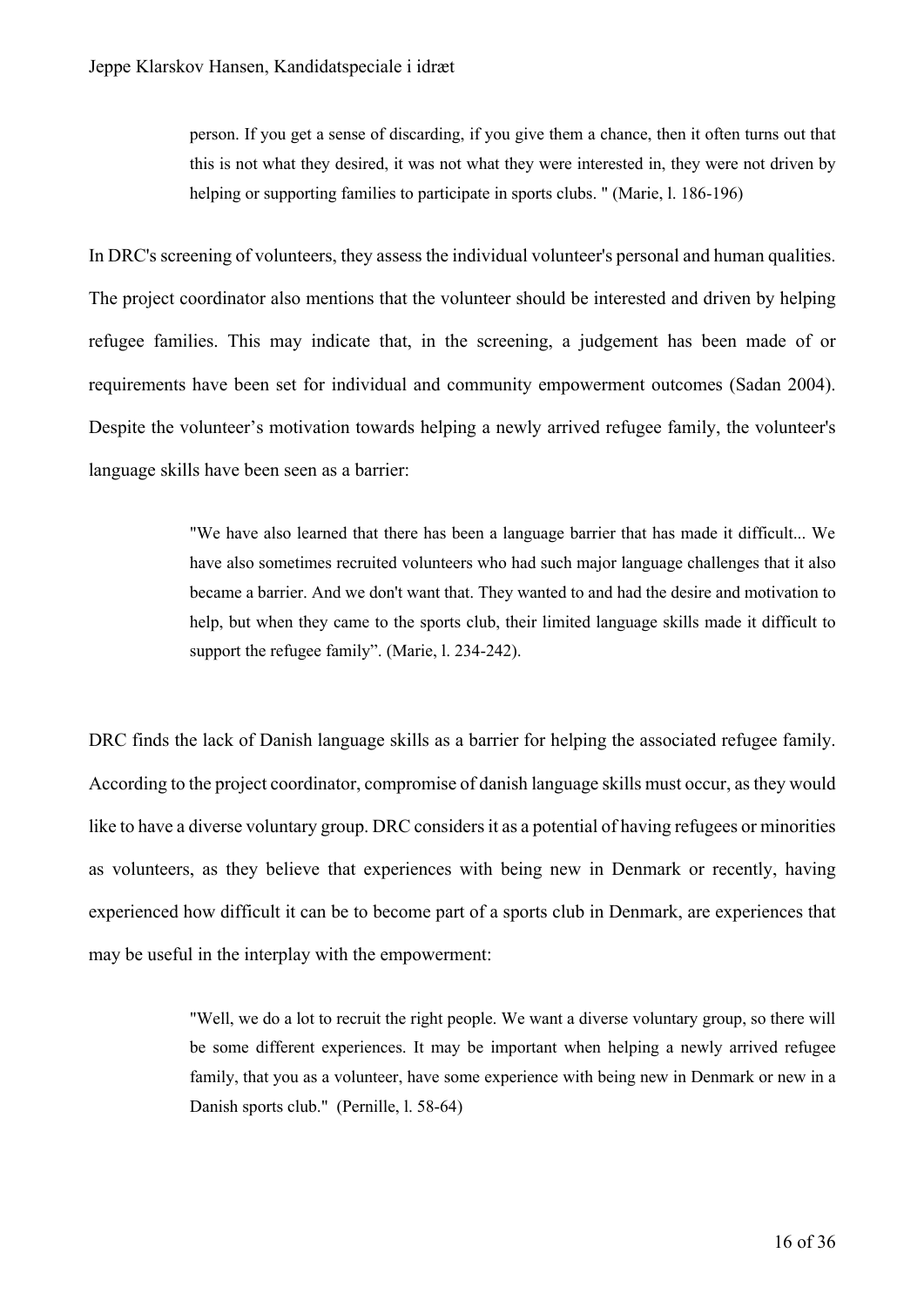DRC is doing a professional and personal assessment in their recruitment process of volunteers for the so-called Leisure Corps. They assess whether the volunteer is appropriate for the task, whether the volunteer is motivated and whether the volunteer has the required skills and experiences. DRC can be presumed to determine the volunteer's individual and community empowerment skills as they assess whether the volunteer is interested in helping others in their local environment and has the necessary human and social competencies (Sadan 2004). However, when DRC recruits' volunteers with refugee backgrounds, their particular experiences, e.g., being new in Denmark or new in sports clubs, may obscure the necessity for individual and community empowerment skills. However, Heimo et al. (2020) emphasise that refugees with relevant experience can act as an empowering mirror. Here, it seems that the experience of being new in Denmark and in sports clubs may be just as crucial for whether you can act as an empowering mirror. Drawing on Heimo et al. (2020) study, it may seem that the volunteer's experiences of being new in Denmark and sports clubs also can positively support other refugees' empowerment processes.

Sadan (2004) emphasises skills such as critical awareness, the ability to enter into relations, and participation in discussions about the local environment's welfare, as skills acquired through individual empowerment (Sadan 2004). The individual goes from a passive state to an active state (individual empowerment process), in which the process involves self-worth, self-confidence, social and political understanding and the ability to take control of the resources in the environment (Sadan 2004). At first, it seems that there are no requirements for being in possession of these empowerment outcomes, in DRC's screening and recruitment of volunteers. On the other hand, DRC stresses motivation and knowledge about human nature as necessary qualities of a suitable volunteer. Slootjes & Kampen (2017) mentions, however, that being a volunteer result in more confidence and self-worth (Slootjes & Kampen 2017). This may suggest that voluntary refugees may possess individual empowerment outcomes after a successful volunteering period. Still, volunteers with refugee backgrounds' individual and community empowerment skills can be questioned because of the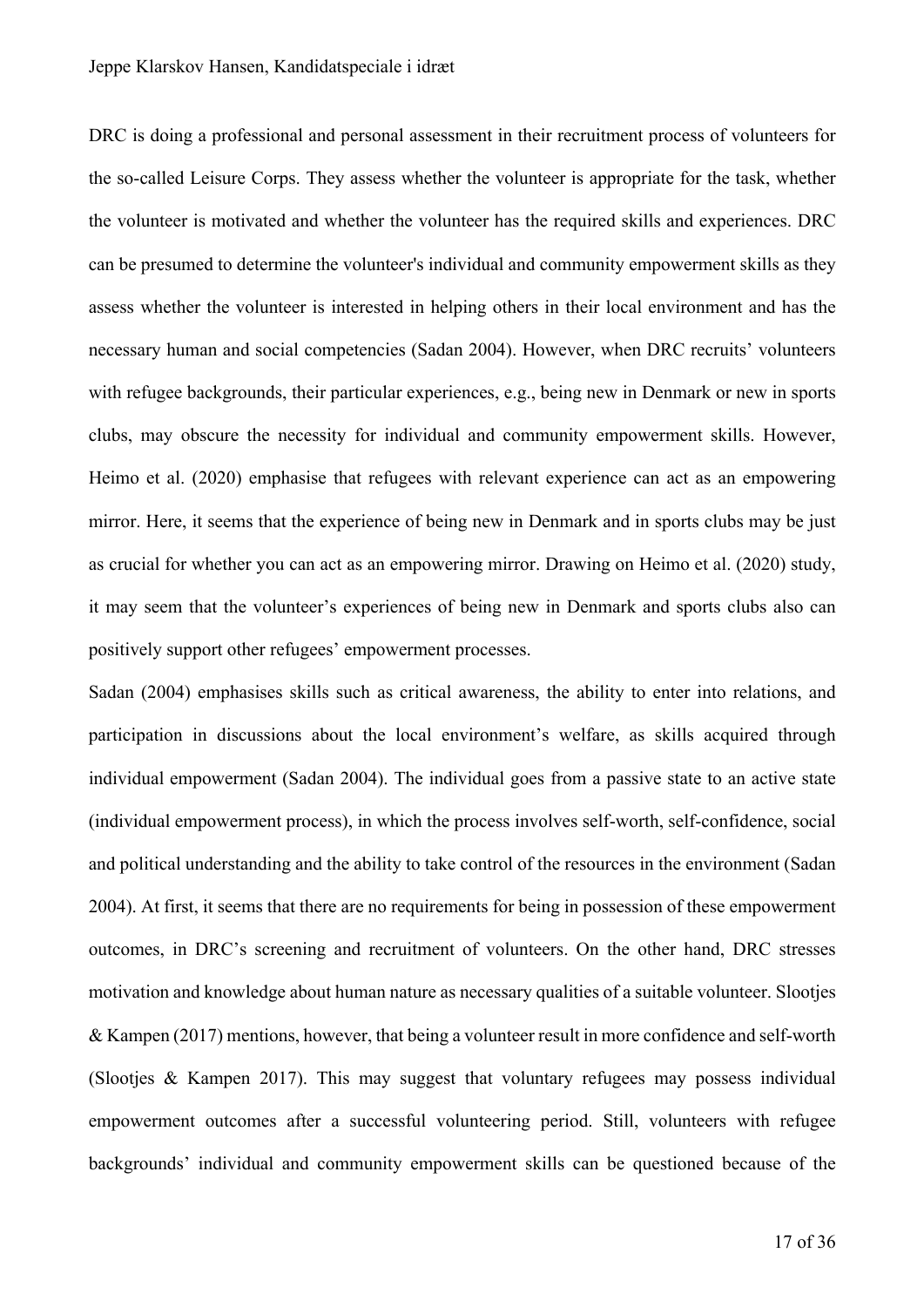missing assessment of the volunteer's empowerment skills. Therefore, it is not presumed that the volunteers in The Leisure Crops possess all outcomes of empowerment processes (Sadan 2004). This may affect how empowerment is facilitated because the missing assessment of the volunteer's individual and community empowerment skills is not explicitly examined.

#### **How the workshop about empowerment is experienced**

At the workshop, the volunteers learn what their role as volunteers entails and how empowerment must be used to support refugee families' participation in sports clubs in Denmark. I participated in two workshops, one of which was DRC's first workshop and the second held three months after the first workshop. The volunteers also learn more about sports clubs and learn what to talk to their affiliated refugee family about. Here they are told that they must use empowerment so that the parent's participation in the sports club can become persistent. Steimel (2017) highlights the importance of communicating empowerment, thereby strengthening the possibility of a successful empowerment process (Steimel 2017). At the first workshop, I did experience, difficulty in being specific with communicating empowerment as a theory and a practice. However, I did not experience this at the second workshop. The lecturer from the DRC was very clear in his communication and formulated short and precise sentences about empowerment as a practice. Still, DRC stresses the complexity of empowerment as a theory and a practice and still finds that it can be a difficult concept to operationalise:

> (...) We are also still in the process of understanding how we do it and how we talk about it. Practice and theory are not the same. And when it is a challenge for us to understand, it is inevitable that the volunteers also find it difficult. " (Marie, l. 285-290)

The project coordinator emphasises the importance of being transparent and specific in communicating empowerment as a theory and a practice. As the project coordinator mentions that DRC is learning about empowerment as a theory and a practice, it can affect how empowerment is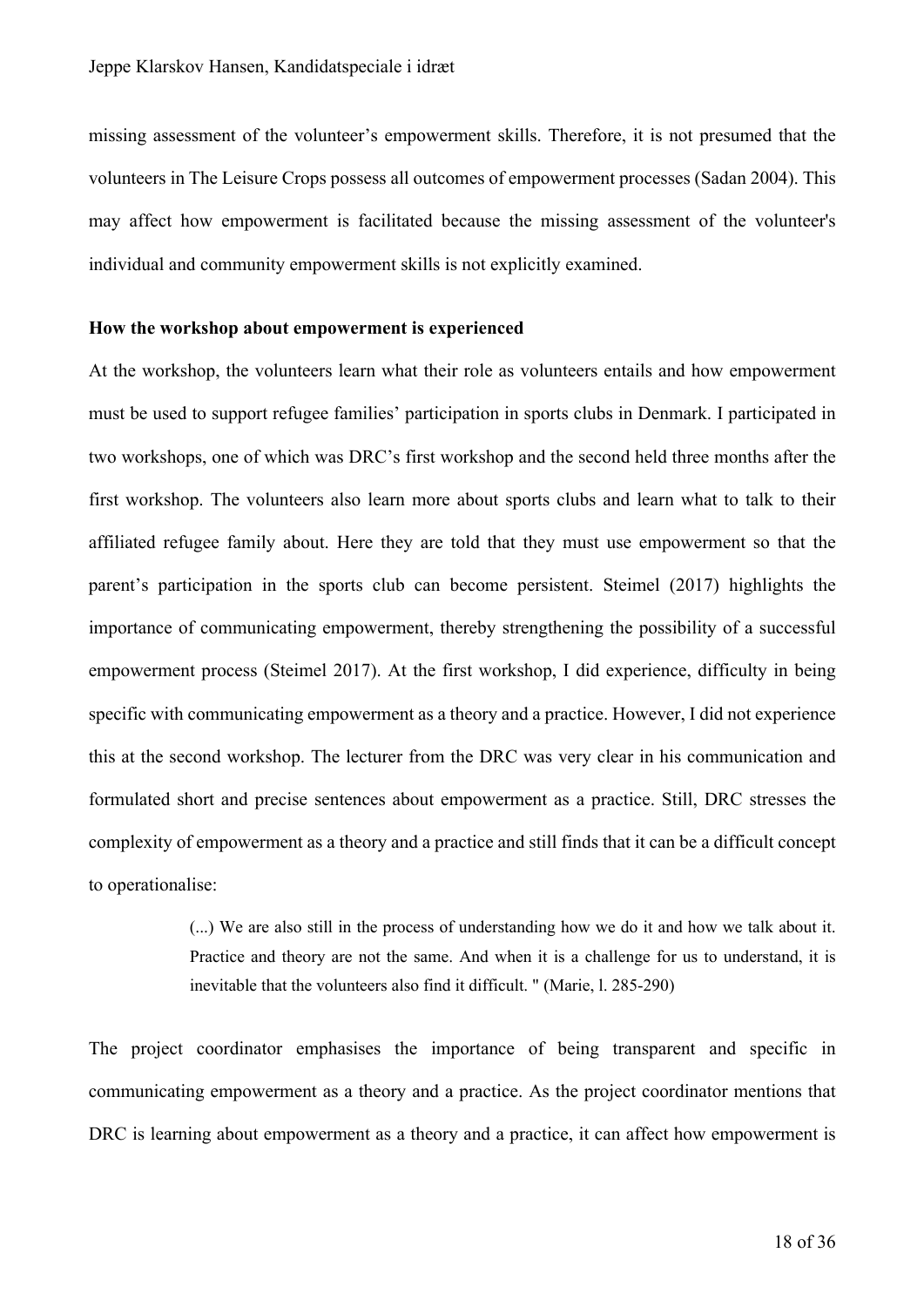communicated. Steimel (2017) stresses the importance of organisations, clearly speaking the idea of empowerment to an empowering practice. Steimel (2017) emphasises the importance of talking about empowerment so that the recipient does not perceive themselves as powerless (Steimel 2017). The volunteer must be able to use empowerment to highlight the resources from the refugee family (Sadan 2004). Similarly, the volunteer does not have to address the application and outcome of a successful empowerment process regarding the refugee family, as this can lead to the parents feeling powerless (Steimel 2017). One of DRC's project consultants emphasises that empowerment is only something that is discussed at the workshops and is not something the volunteers should communicate to their affiliated refugee family:

> It is essential to mention that when the volunteers are with the refugee families, they are not talking about empowerment; it is something we are talking about " (Pernille, l. 150-152).

DRC gives their volunteers a guide, describing how they should access empowerment as a practice. The guide is the framework for the workshop. The project coordinator emphasises the importance of being educated for an empowering practice because it can be challenging to understand how empowerment should be used as a method:

> This guide is the foundation of what the volunteer needs to know. I personally never read these things... You always get a stack of papers and think, uh... I'll look at this on Saturday. But you just never get it done. So, we need to talk about what is in our guide. (Marie, l. 300-305)

DRC must be transparent in their communication, as empowerment can be a complex concept to understand and apply in practice. It looks as if, as the DRC communicates, how complex empowerment can be as a theory and a practice, the focus on how empowerment is implemented as a methodical approach is forgotten. Also, by mentioning that DRC is learning about how empowerment is applied, may this indicate that it has not been specified how the volunteer should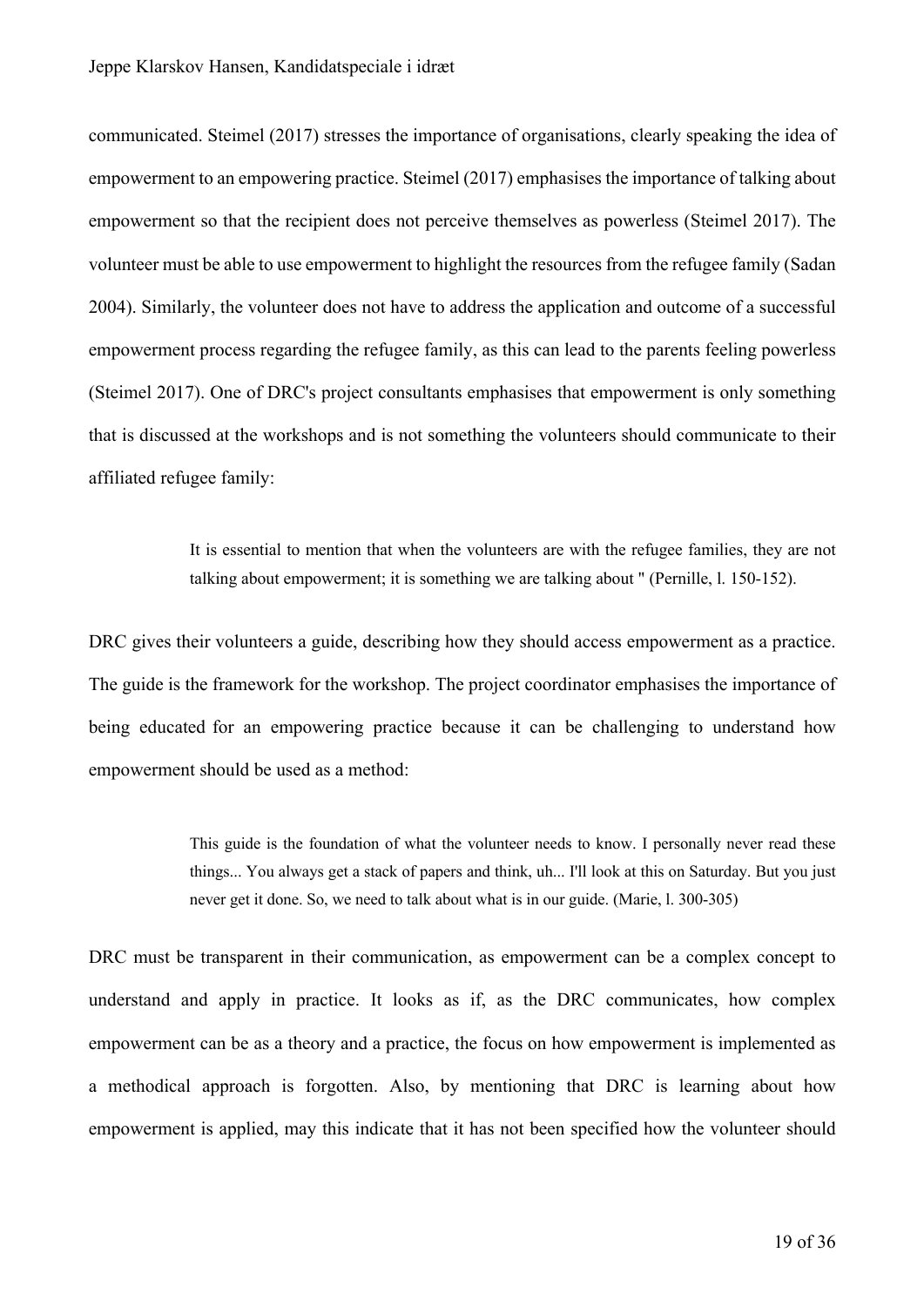highlight the parents' resources. Perhaps by degrading empowerment to a method, it becomes difficult to operationalise the concept. But instead, one might learn how to be empowering or as the project consultant, Emilie says, it may be more of a view of human nature than a method (Emilie, l. 390- 392).

DRC stresses that the first interview with the refugee family is essential. DRC does emphasise at the workshop how curiosity, respect, and knowledge-sharing can be facilitated in the conversation with the refugee family. DRC does not underline that techniques such as active listening and patience can be used in the conversation to support the parents' based on their resources (Andersen & Brok 2021). DRC stresses that an empowering practice is based on the parent's resources and not on turning parents into clients of the system. DRC writes in their guide to volunteers what the role of volunteer entails:

> "As a volunteer, your role is to strengthen the family's competencies and knowledge in connection with participation in the sports club. Therefore, it is essential to be curious about the family's existing experiences and resources. There is a basis for ownership and commitment by supporting the family's resources, which is also required when people have to find their strength and drive. This is also called empowerment. (DRC 2021)

DRC emphasises that curiosity, respect, and knowledge-sharing are specific techniques used when the volunteer encounters the refugee family. Sadan (2004) and Andersen and Brok (2021) also mention these techniques as relevant for a professional or a community planner (Sadan 2004; Andersen & Brok 2021). Still, active listening and patience are not highlighted as relevant techniques in DRC's guide for volunteers or at the workshop. But Enzo highlights how he tries to meet the refugee family with curiosity, respect, and knowledge sharing:

> I approach the family with a smile. If I tell them something important or something that they need to know, I always try to say it in such a way that they don't feel that I'm talking down to them. I always try to say that I'm here for their benefit, and I'm happy and smiling when I tell them things they need to know. " (Enzo, 268-271)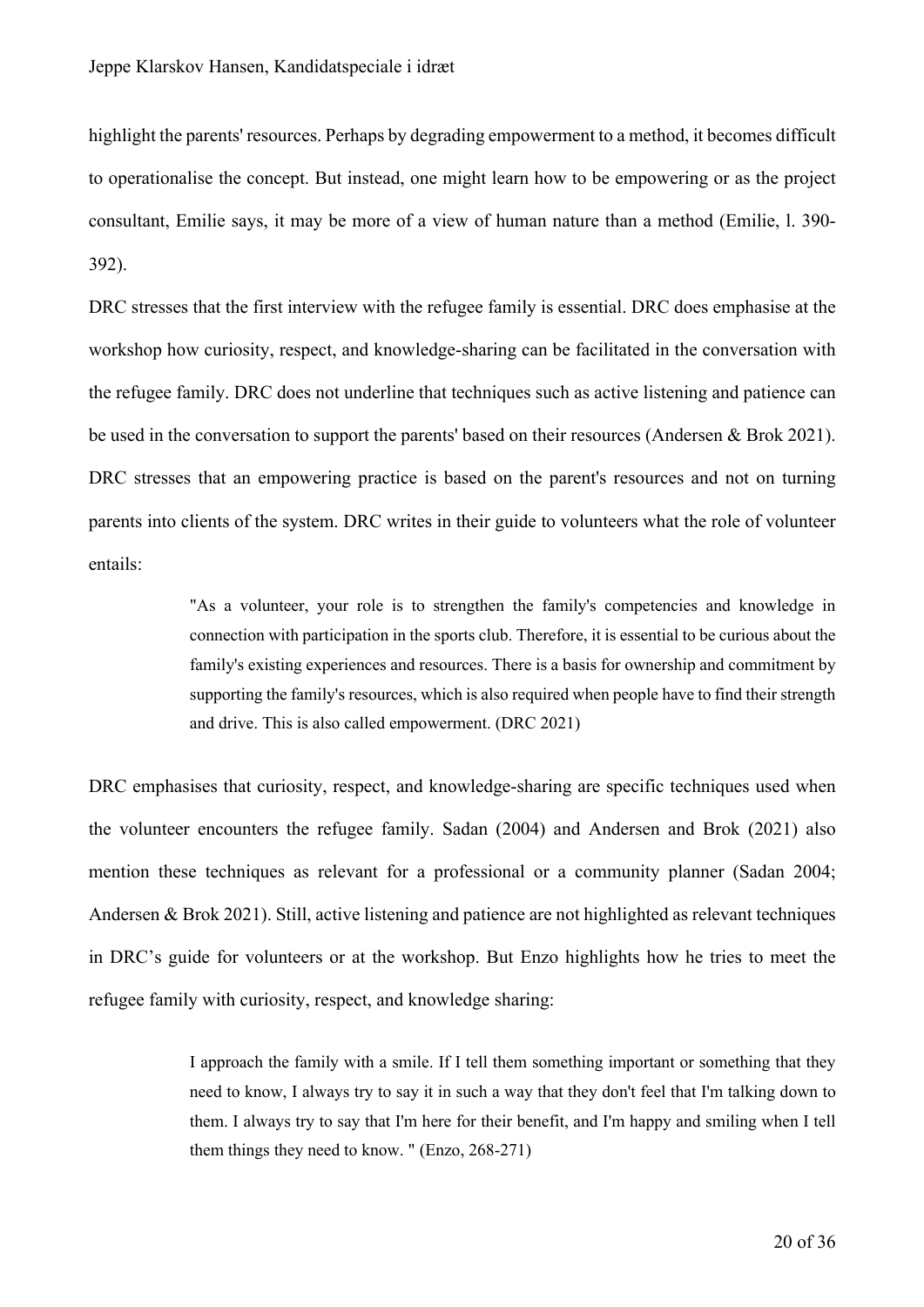Carlsen et al. (2020) would mention that Enzo can be friendly and open towards the affiliated refugee family, which can help overcome the uneven relationship between helper and recipient and support the empowerment process (Carlsen et al. 2020). Yet, as Enzo shares the same cultural background as his affiliated refugee family, this can also support the operation of Enzo becoming an empowering mirror (Heimo et al. 2020). Like Enzo, Ahmed does not find it difficult to understand how to act empowering. But still, he is left with some questions after the workshop. He was not quite sure exactly how he should base his support on the refugee family's resources:

> "I don't think it's easy. But you have to go to the website and read about it yourself. (...) I think DRC has shown how we should proceed with it. But it requires you to spend a little time actually, but it's not complicated. But for me, every time I work as an empowering practise, I learn something new. (Ahmed, l. 335-340)

Ahmed and Enzo's experiences with applying empowerment in practice may indicate that DRC can provide sufficient information and knowledge about how empowerment should be facilitated. However, Ahmed also points out that it is not easy to use the method, and therefore it requires that the volunteer himself reads about how the technique is operationalised. This speaks in favour of empowerment not being downgraded only to a methodical approach, but rather to a view of human nature.

DRC, Ahmed, and Enzo all mention that an empowering practice requires regular evaluation meetings because of the complexity of facilitating empowerment. This supports Heimo et al. (2020) and Sadans (2004) argument about affiliating professionals to an empowering practice, as they can guide the process in the right direction (Heimo et al.2020). Enzo and Ahmed are still dependent on DRC as they set out meetings where empowerment is discussed, which helps operationalise empowerment as a method (Sadan 2004).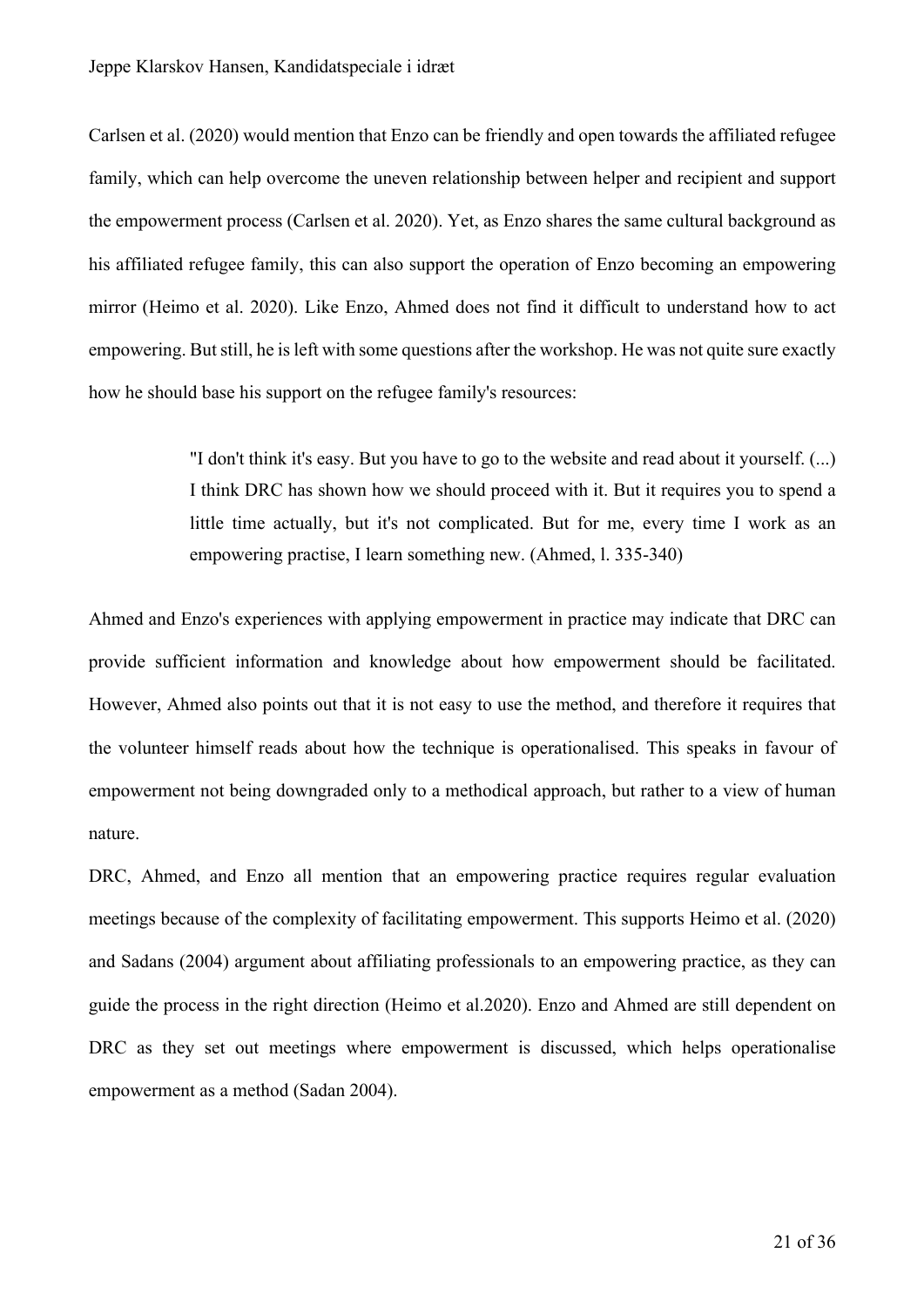#### **Former refugees' experiences with sport, volunteering and coming to Denmark**

DRC stresses the quality of their volunteer's experiences of being new in Denmark or sports clubs in Denmark. I will therefore unfold my two unique informants with refugee backgrounds' experiences with being a newcomer in Denmark. I will exemplify this with smaller narratives, where I briefly describe the volunteer's path to Denmark and their experiences as a newcomer in Denmark.

#### *Enzo*

Enzo is from Iraq and fled to Denmark in the 1980s. He has therefore lived in Denmark for the majority of his life. Keeping this in mind, he does not have a long experience with sports and volunteering from his home country, but in Denmark, he has volunteered ever since he came to the country. He did not do any sports in Iraq and was not conscious of the meaning of being a volunteer before coming to Denmark. Soon after he arrived in Denmark, he met a Danish woman in a refugee camp in northern Jutland that became his girlfriend. She and her family have taught Heiwa about Danish cultural values. For Heiwa, this meant that he felt welcome in Denmark. He was all alone when he fled to Denmark at the age of 19. But despite his young age, he has always helped his friends and fellow citizens become part of Danish society. Therefore, before his work as a volunteer in the Leisure Corps, he had some experience being a volunteer, but not as a volunteer affiliated with an organisation.

Enzo has been a volunteer in Denmark, but he has never been affiliated with an organisation. He saw that DRC was looking for volunteers on a website, so Enzo contacted the DRC. He wanted to be a volunteer because he sometimes feels lonely. He does not have a wife anymore nor any children. But Enzo is not only a volunteer because he wants to meet people and be social, but he is also motivated towards helping his fellow countrymen because he knows how difficult it is to settle in Denmark. Through his time of volunteering, he has learned that it is essential to set boundaries:

> When I come to a refugee family, they expect more of me as we're countrymen... They have every possible expectation of me; can you help me with that and that. And then I'll just say, no, you need to get in touch with an economist, a lawyer, or a caseworker. (...) But it is an advantage that we share the same cultural background because we understand each other. And I also appreciate Danish culture. So, I'm right in the middle. " (Enzo, l. 300-304)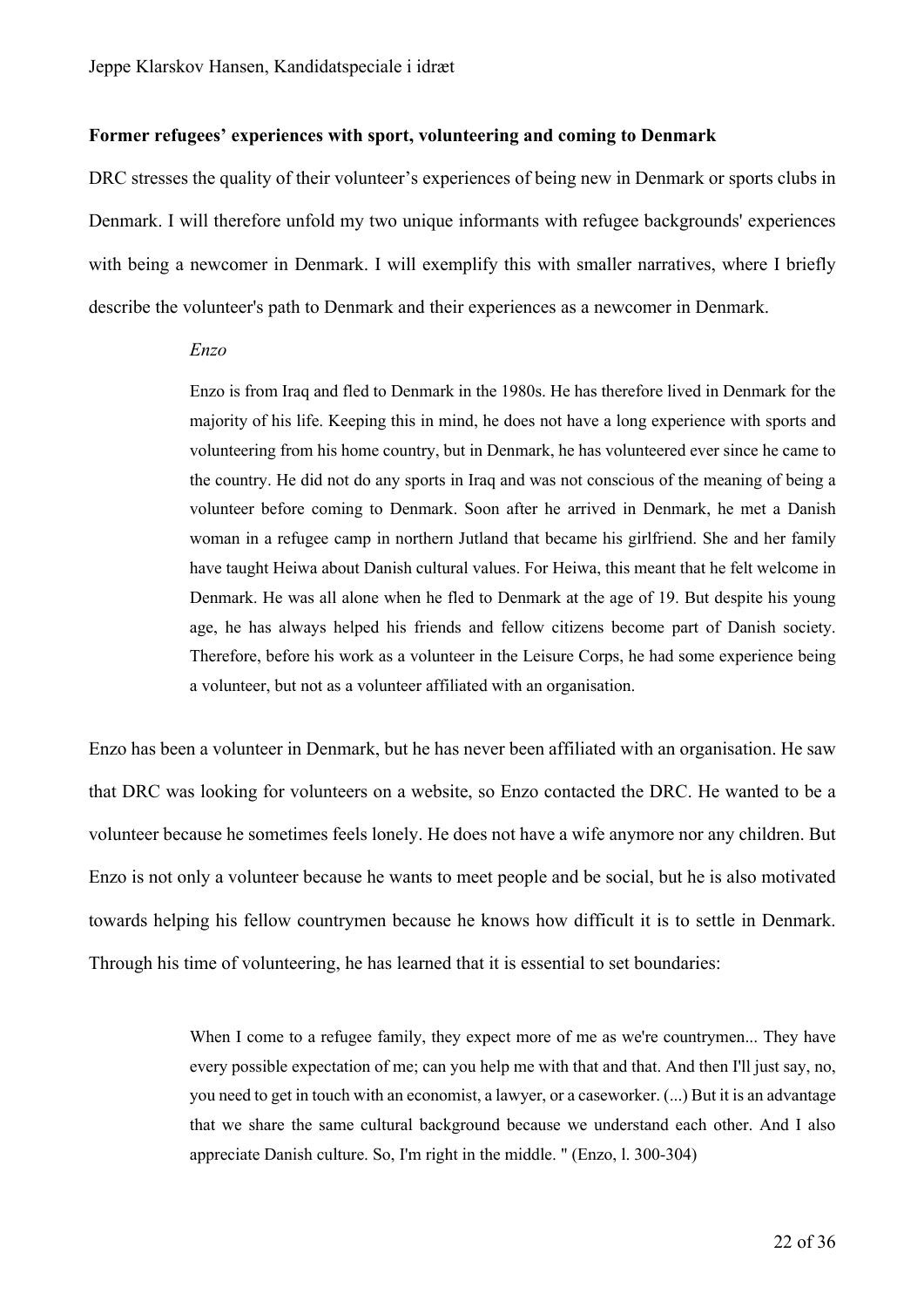Enzo has experience as a volunteer in Denmark and is new in Denmark, which means he has acquired knowledge that he believes can benefit refugee families. Enzo is motivated towards helping other refugee families who experience difficulties or cultural differences within integration processes. This may indicate that Enzo is not an example of a volunteer refugee motivated to volunteer for his integration benefits (Kwherostianov & Remennick 2016). It seems, due to his many years in Denmark and his experiences with volunteering, Enzo does not seek to be a volunteer because he wants to be better integrated in Denmark. He is driven by helping others and strengthening his local network in Denmark, thereby not feeling lonely. Kwherostianov and Remennick (2016) believe that by volunteering, Enzo will expand his network and experience a more significant social insertion and a sense of empowerment (Kwherostianov & Remennick 2016). In this way, Enzo's empowerment process will also be strengthened from being an empowering practice.

Enzo also plays an active role in the discussions during the evaluation meetings. He can discuss the problems that other volunteers have experienced with their affiliated refugee families. Similarly, Enzo also has a critical awareness as he reflects on implementing the new knowledge about empowerment as a method. Overall, this may indicate that Enzo already possesses individual and community empowerment outcomes. These skills can support his facilitation of the refugee family's empowerment process (Sadan 2004). Enzo also has experiences of being new in Denmark and knows about the cultural differences that can be difficult to understand when you are either new in Denmark or in a civic club. During his time as a volunteer, Enzo has experienced that because he shares cultural backgrounds with the people he tries to empower, it has sometimes meant that he was asked if he could help answer legal or financial questions. He stresses that he has learned that he must set boundaries to be able to help with what he has experience and knowledge of.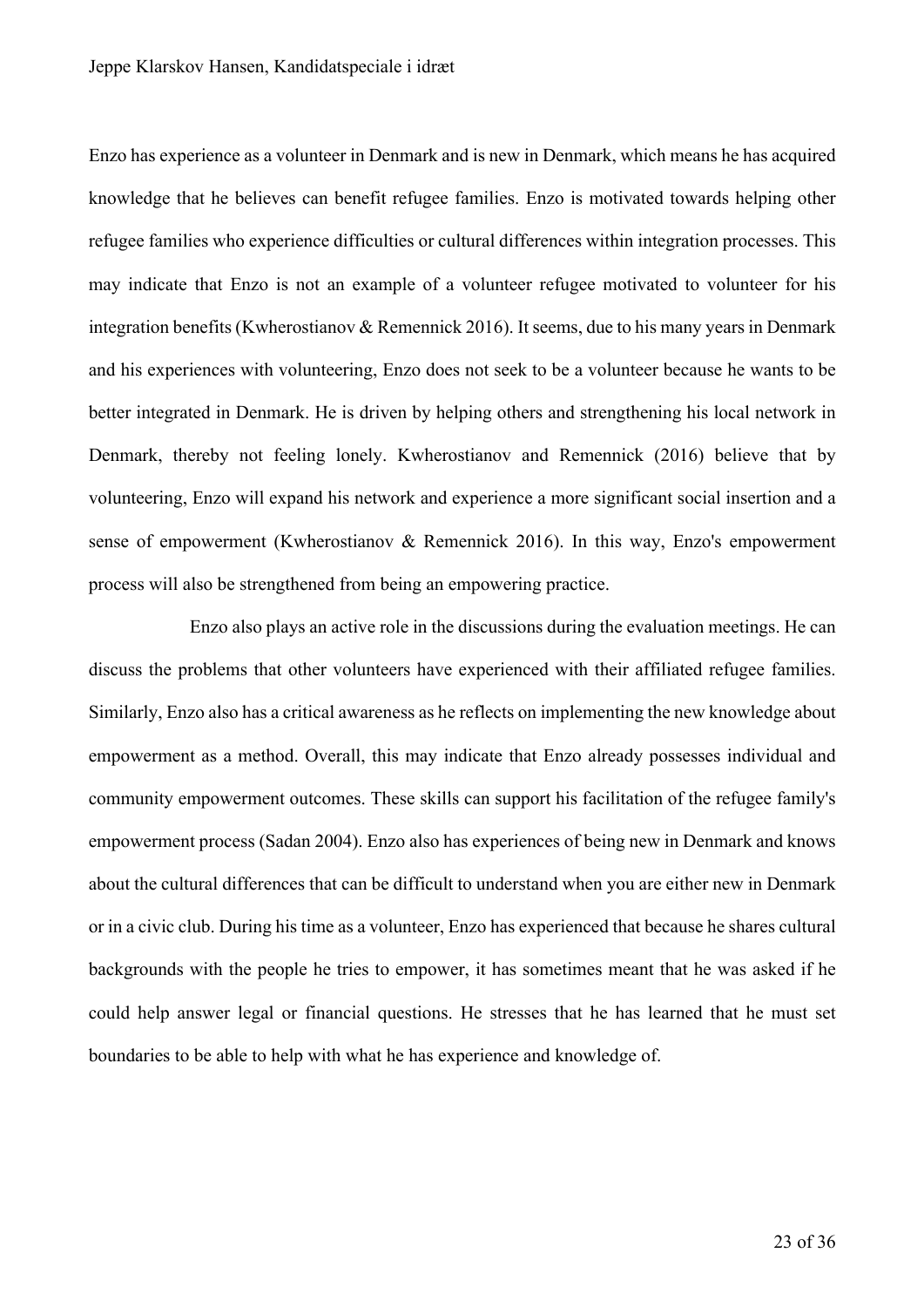#### *Ahmed*

Ahmed came from Ethiopia and came to Denmark in March 2011. Before he came to Denmark, he worked as a social worker. He played football in his home country, but it was not organised like in Denmark when they played football. There was a coach, but they played at random times. Ahmed was well aware of what a volunteer is before he came to Denmark. He was an interpreter in the refugee camp in which he was placed. When Ahmed came to Denmark, he received much help from two danish pensioners. It meant a lot to Ahmed that a Danish family took care of him and helped him with the challenges he had with being new in Denmark. He wants to be a volunteer because he wants to share his experiences and tell other refugees that they should not give up but instead look forward to the future.

Ahmed has made an active choice of becoming a volunteer. He appears to hold a strong motivation to be an active citizen and a firm belief that he has the skills and experience to help a newly arrived refugee family. Ahmed shows confidence in his abilities, and by choosing to help other refugee families, it may suggest that Ahmed possesses individual empowerment skills, as he believes in his own abilities to support other refugee families (Sadan 2004). Ahmed also participates in evaluation meetings, where he expresses his care for his affiliated refugee family's wellbeing and expresses the challenges by using empowerment as a method. He can participate in discussions about the welfare of his affiliated refugee family, which can indicate that Ahmed possesses community empowerment skills as he tries to support social change (Sadan 2004). I observed at the evaluation's meetings how Ahmed managed to take part in the political discussion about how the family should be helped and how he had challenges in applying empowerment as a method:

> "The family has a hard time driving their child for swimming. Ahmed has therefore offered to drive their child together with his daughter. (...) He mentioned that it was impossible to facilitate empowerment because the family needs more than an empowering practice. He was a bit annoyed with this, but right now, it works fine because his daughter is attending the same swimming class. " (Observation, Volunteer-day 1. November 2021).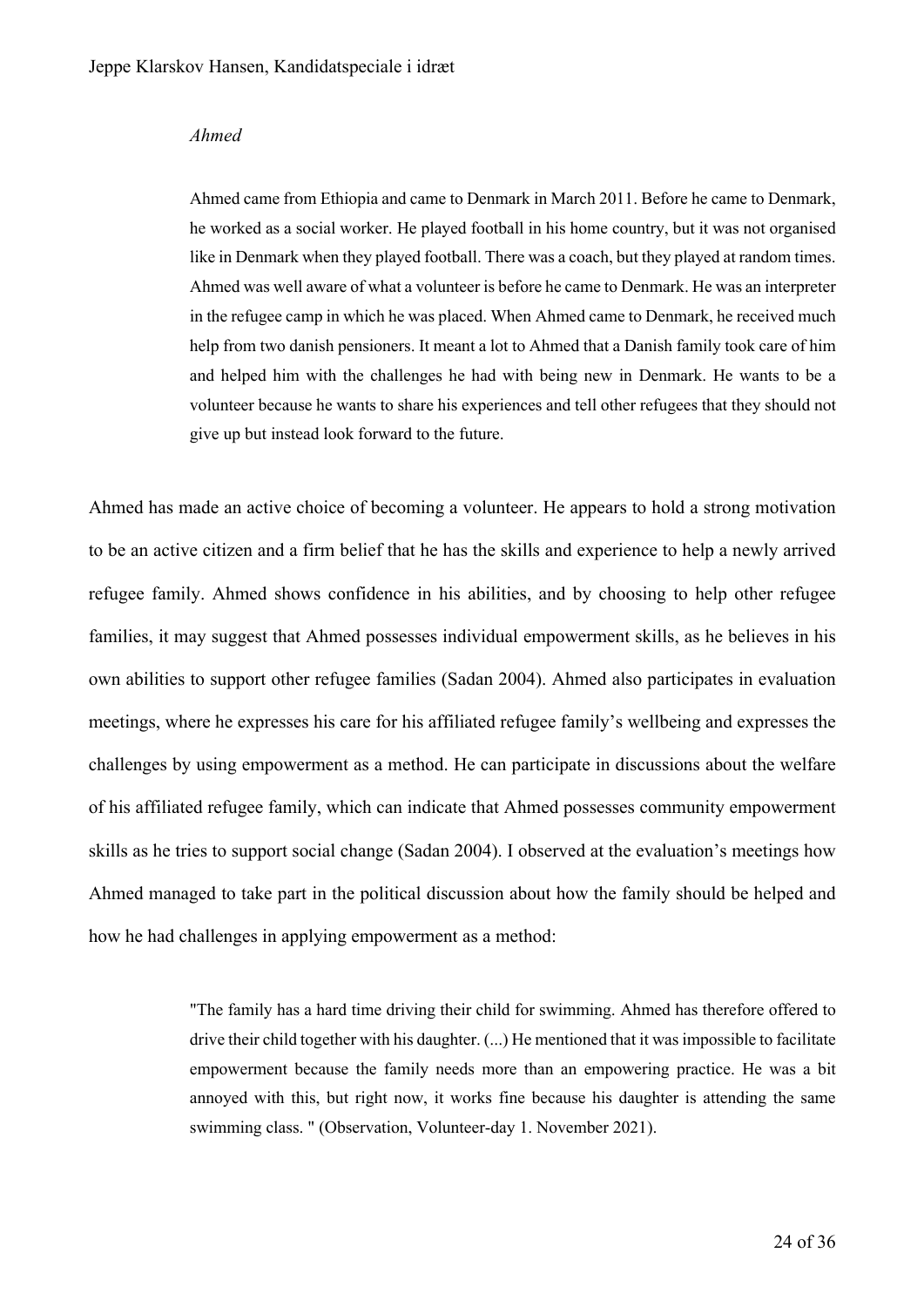Ahmed believes he supports the newly arrived refugee family in the best possible way. But he does not think he can use empowerment as a method because of the family's limited transport possibilities. However, this is not only due to their limited opportunities for transport; the refugee family which Ahmed is affiliated is tormented by illness and cannot take care of their child's participation in a sports club. Ahmed finds this frustrating and even hopes to be affiliated with a new refugee family because he can't be an empowering practice with his current refugee family. It shows that refugee families who seek help from the system may often be afflicted with more extensive problems than not participating in a sports club (Nickerson et al., 2011; Fazel et al. 2005). This may suggest that empowerment as a methodological strategy is not always relevant when strengthening refugee control over their own lives. It seems that, before one can act empowering, structural conditions must be in place, and then a volunteer with a refugee background can support refugee families participating in a sports club in Denmark. As Ahmed shares the same cultural background as the refugee family and has experience with being new in Denmark and in sports clubs, this can be a unique opportunity to help the affiliated refugee family or even be an empowering mirror (Heimo et al.2020). However, these experiences do not seem to be realised as Ahmed's affiliate refugee family is limited by structural difficulties and is afflicted by physical and mental illness.

In this example, Ahmed is motivated to volunteer and act empowering. Therefore, it seems that the empowerment process occurs for Ahmed to a greater extent than for his affiliated refugee family, supporting Kwherostianov and Remennick (2016) argument. Still, Ahmed's refugee family is presumably motivated towards participating in a civic sports club because they requested help from DRC. Due to structural conditions, is it likely that the empowerment process cannot be implemented to the family, as Ahmed is there to help their child become active in a civic sports club and not help them with other problems related to being new in Denmark. This can support Steimel's (2017) argument that the empowerment process is often not adapted to the actual need for empowerment. Rajaram (2002) also mentions how migration organisations often treat refugees as a homogeneous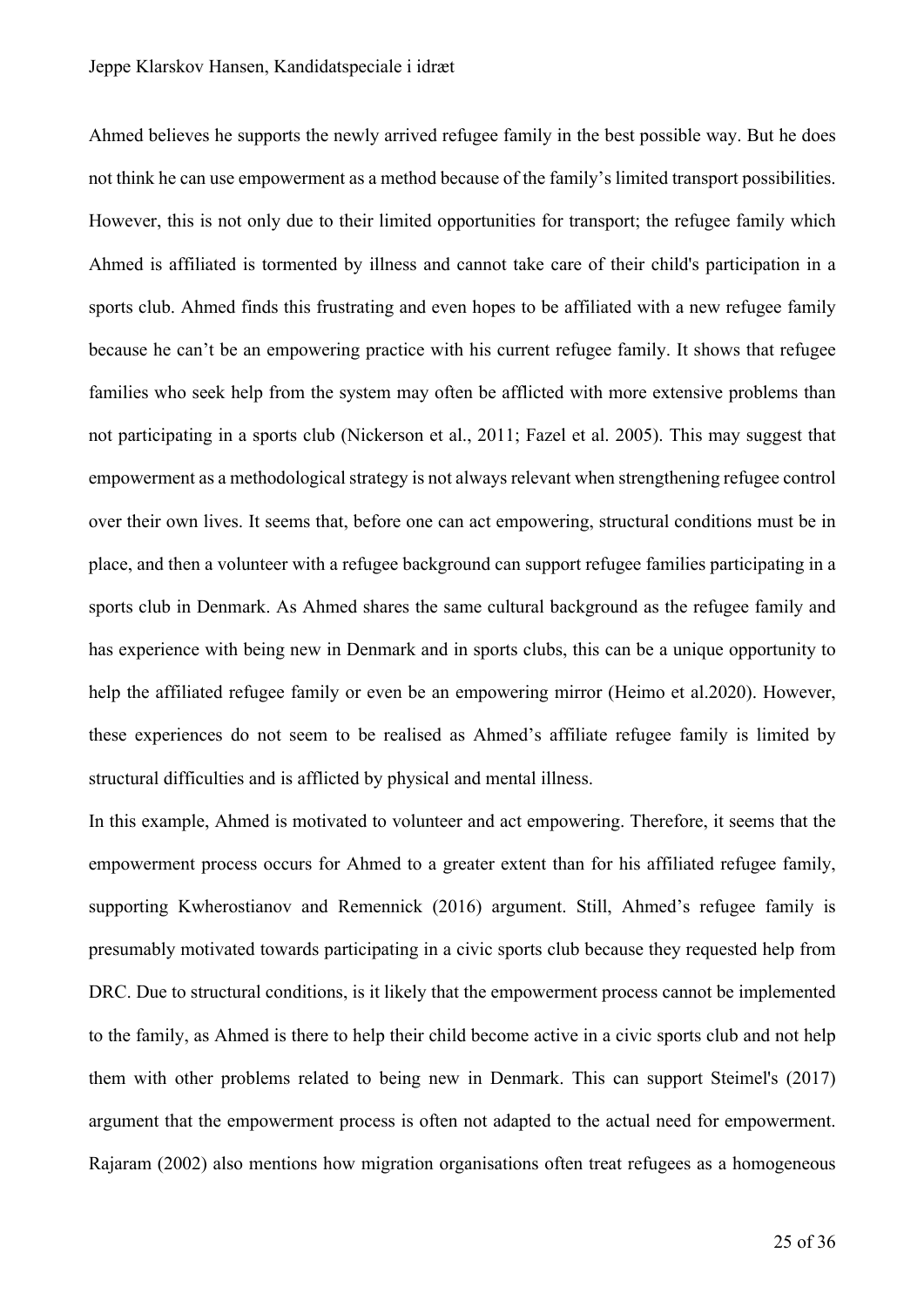group. In Ahmed's case, the predefined programme, where his help is limited to the refugee families becoming a participant in a civic club, affects the refugee family's empowerment process, as they need help with structural problems (Rajaram 2002).

## **Discussion**

Through observations of workshops, evaluation meetings about experiences of using empowerment as a method and interviews with two unique refugees, I have gained insight into experiences of facilitating an empowerment method in supporting refugees' families in becoming participants in a sports club. My study shows that volunteering can empower volunteers, supporting Heimo et al.'s (2020) arguments. However, my study also shows that structural problems in refugee families may limit the facilitation of empowerment processes, supported by a volunteer. It is unknown whether Enzo and Ahmed can act as an empowering mirror, still, their experiences of being new in Denmark and civic clubs can be contributing insight that can support refugees' empowerment processes. It may seem that the combination of experiences of being new in Denmark and civic clubs and professional empowerment techniques can positively support the empowerment process of refugee families. My study also shows that Enzo and Ahmed have not opted to volunteer for integration benefits, counter argumentative for Kwherostianov and Remennick (2016) study. On the other hand, they are motivated to strengthen their local environment's participation in sports clubs in Denmark.

Both Enzo and Ahmed feel that they have gained more confidence by participating in The Leisure Corps (Slooties & Kampen 2017). Enzo finds that he is gaining a more extensive social network by volunteering, counter argumentative for Eliasophs (2016) study. Enzo emphasises that he uses a friendly approach when meeting refugees, possibly supporting the refugee family's empowerment process (Carlsen et al., 2020). In addition to the literature on volunteers who support other refugees for civic participation, my study can contribute to how to attribute empowerment techniques to people with refugee backgrounds. Enzo and Ahmed find it possible to use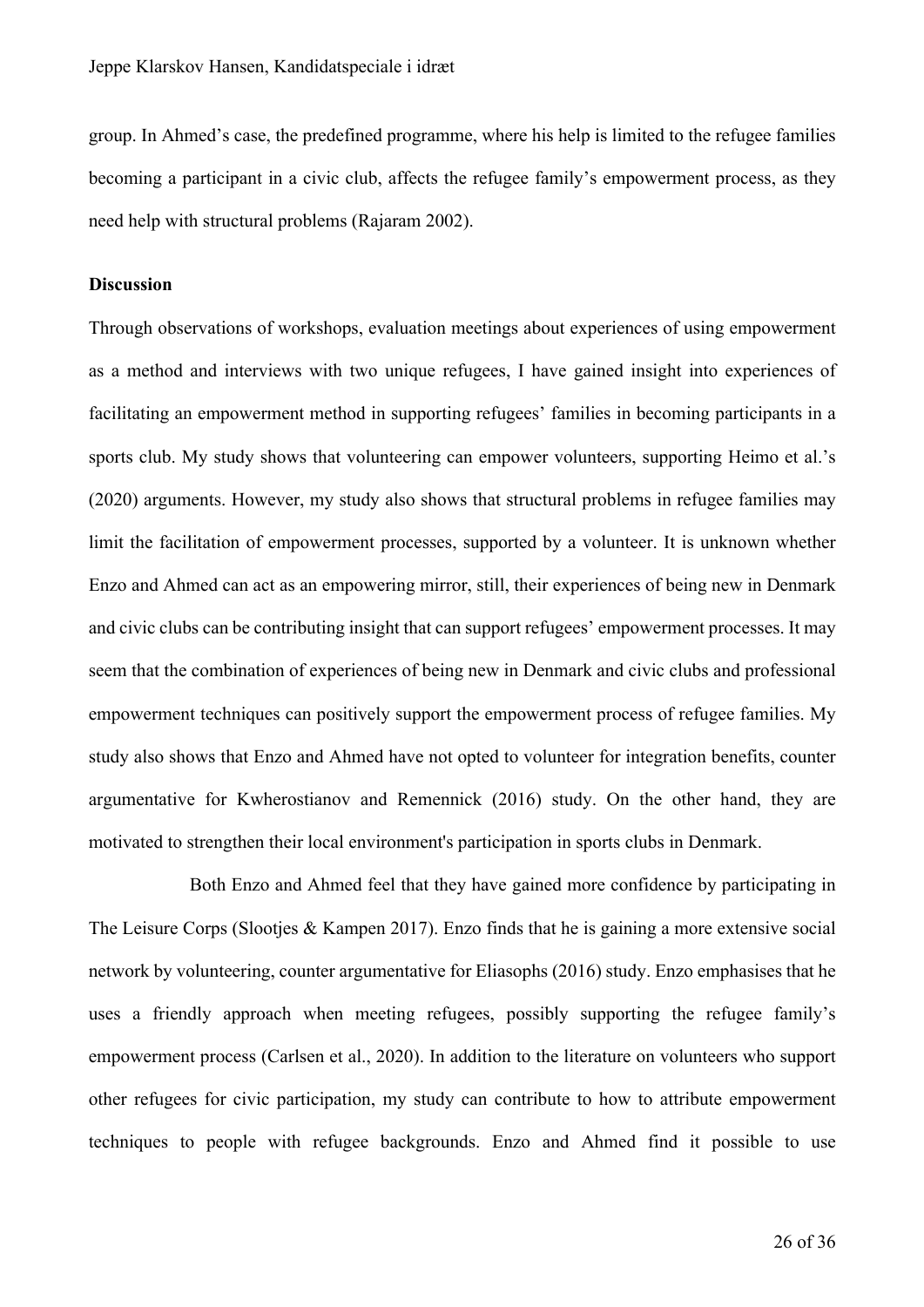empowerment as a methodical approach. At the same time, Ahmed believes that it is necessary to be curious about the method and that support from the DRC is essential for the facilitation of the method. This is in line with Paloma et al. (2020) argument about having NGO professionals and refugees as stakeholders for a positive development promotion for refugee families.

My interviews with two volunteers with refugee backgrounds have provided unique insight into how refugees may come to take an active role in the Danish society. They are motivated to support other refugee families to become involved in sports clubs in Denmark. They act as community planners and use empowerment as a methodological approach in conjunction with their experiences of being new in Denmark and or new in Danish sports clubs (Sadan 2004). Both volunteers had experiences of being volunteers (translator, teacher of friends and acquaintances utterly free of charge), even if they do not define these roles as volunteering. Previous studies indicate that the sports experiences of asylum seekers may be crucial for their involvement in sports-related contexts in the receiving societies (Spaaij 2017). My findings also show that being new in sports clubs and Denmark can also be relevant for the support of other refugees in combination with an empowerment approach.

My observations and interviews with DRC indicate that people with refugee backgrounds can learn empowerment as a method. DRC conducts regular follow-ups on how empowerment is facilitated, where this can be found necessary, as volunteers with refugee backgrounds may experience challenges in operationalising the empowerment method (Paloma et al. 2020). It seems that a workshop and ongoing evaluations can contribute to a gradually better understanding of DRC's ideas of using empowerment as a methodological intervention. However, when DRC mentions, at the workshops, how complex empowerment is as a theory and a method, it also seems that the focus is shifted away from how empowerment should be used to support the empowerment process based on refugee parents ' resources. Here, it may be an idea not to use empowerment as a method but instead a view of human nature.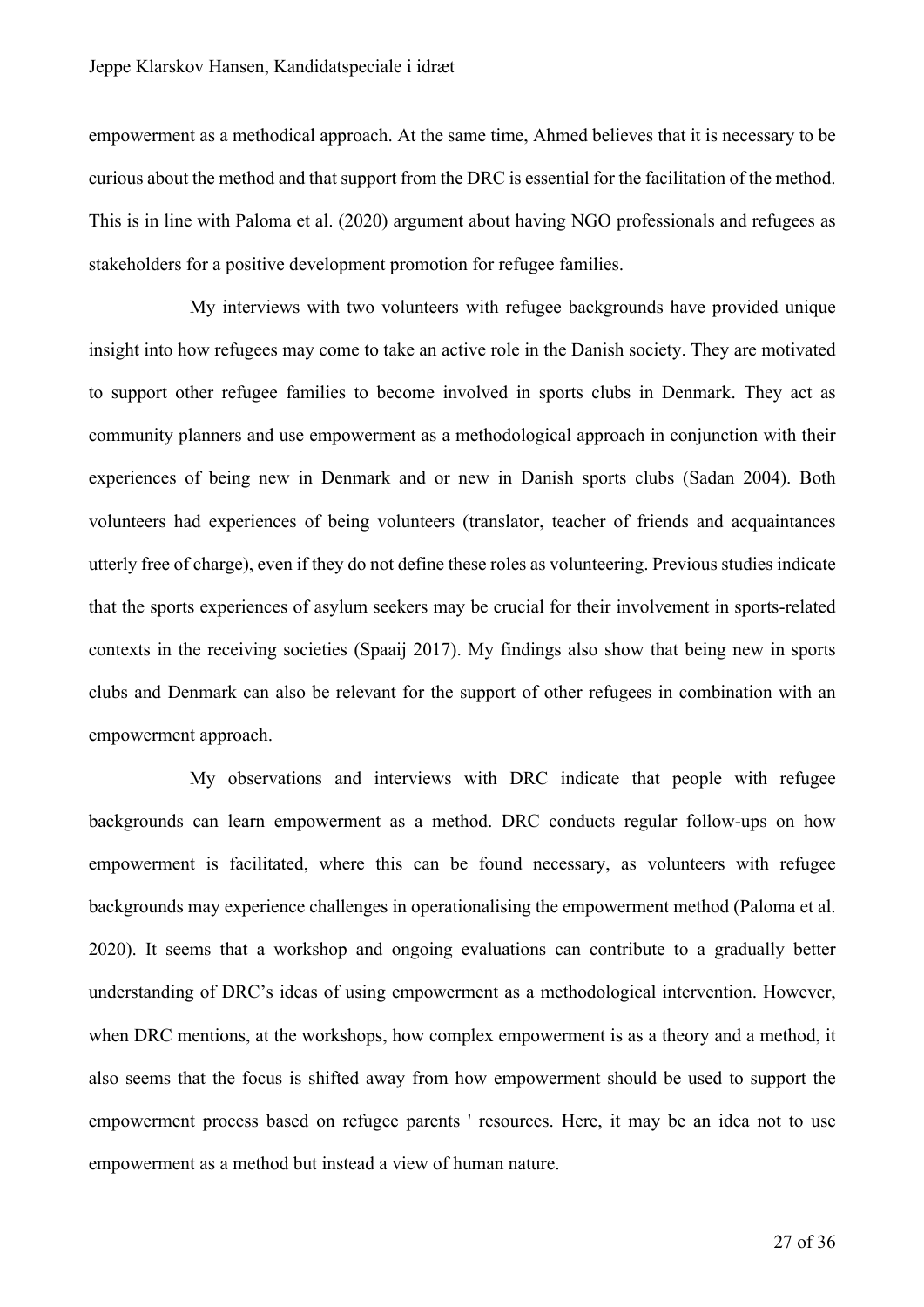Using Elisheva Sadans's (2004) theory of empowerment has contributed to analysing the different levels of the empowerment process of the DRC initiative. Sadan's (2004) concepts may contribute to examining how DRC assesses whether their volunteers possess individual and community empowerment competencies to act as community planners. It is questionable whether DRC in their recruitment process assesses individual and community empowerment skills or whether it is more important to have experience of being new in Denmark and or sports clubs. Yet, the idea of making assessments of individual and community empowerment skills does not seem to be necessary. This may suggest that experiences of being new in Denmark or understanding cultural differences can contribute, perhaps more or possibly better, in supporting refugee families' participation in civic clubs in Denmark.

The concept of professional empowerment can illustrate the two sides of DRC's empowerment initiative. DRC acts empowering, as it teaches and supports volunteers with refugee backgrounds to take up volunteers. Volunteers with refugee backgrounds work as community planners and learn to use professional empowerment techniques. However, the extent to which volunteers with refugee backgrounds can use professional practices such as active listening, curiosity, and patience in conversations with their related refugee families must be explored further.

A postcolonial perspective can be included in the discussion of empowerment as this belief is trying to move away from the sight of the colonised (in this case refugees) as powerless. Homi Bhabha believes that the western discourse can be perceived as 'the truth' (Bhabha 1997; Huddart 2006). According to Fanon, this may result in the colonised starting to "mimic" the Western culture. Bhabha points out that the colonial encounter with Western cultures can contribute to something bigger than just 'mimicking'. In this connection, Bhabha describes the concept of *hybridity*. Bhabha's postcolonial construction of hybridity suggests that the hybrid offers innovation and creativity (Bhabha 1997; Huddart 2006). Bhabha believes that the encounter between the coloniser and the western society can create new ideas, thoughts or subjectivity. This means that the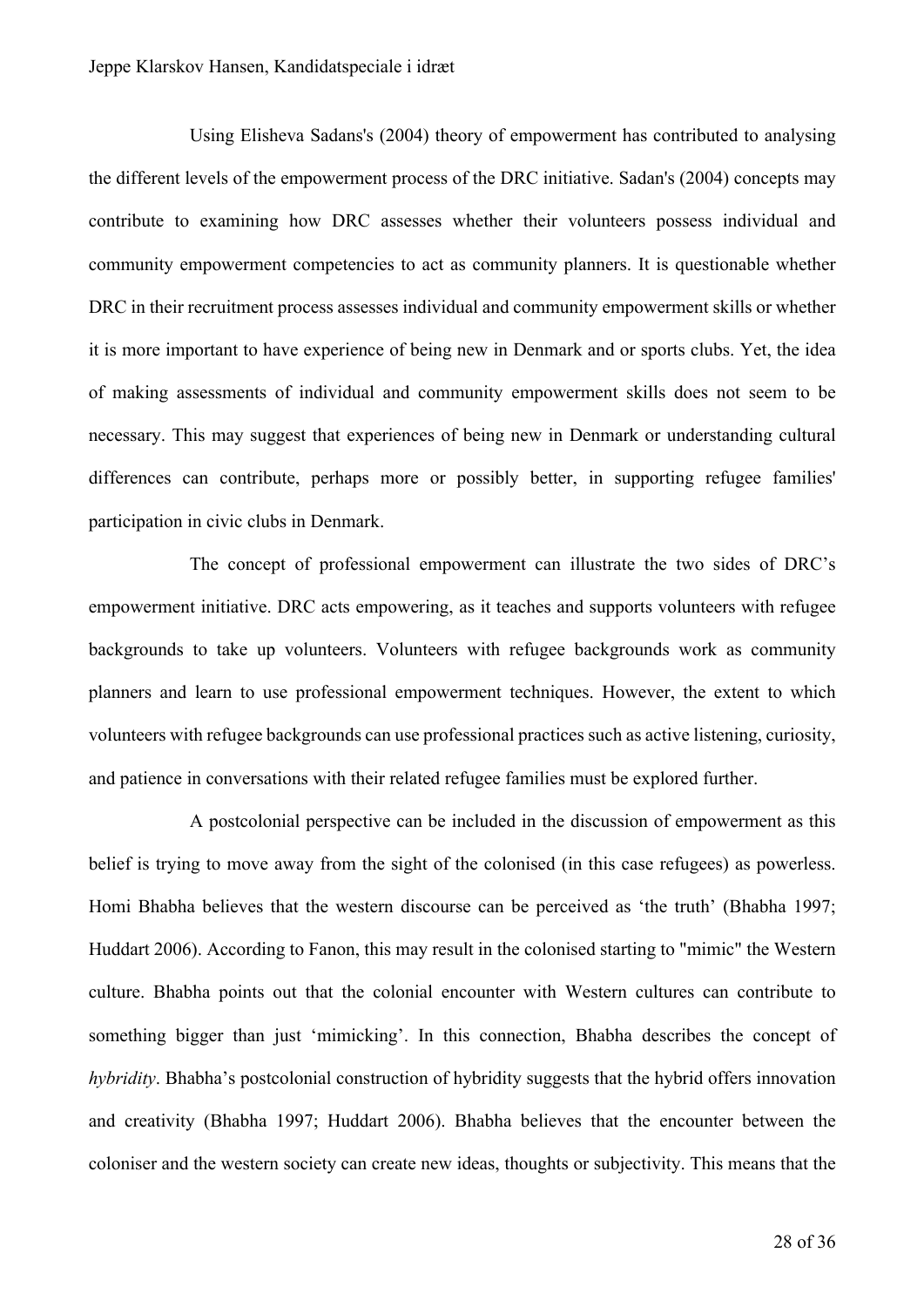colonised is not referred to as 'the other' or 'the orient', as Edward Said otherwise would believe the encounter between the West and non-Western countries could result in (Said 1985). The relationship between the west and the colonised should not be a situation where the colonised is silent. This perspective may be relevant to include in the idea of empowerment. Empowerment can maintain an unequal power relationship between the one trying to facilitate empowerment and the one being helped (Sadan 2004; Eliasoph 2016; Andersen & Brok 2021). Involving people with refugee backgrounds in an empowering practice can break down the otherwise unequal relationship between the west and the colonised. As volunteers, people with refugee backgrounds can possibly contribute creatively and innovatively to being a volunteer. DRC and Enzo mention that volunteers must set boundaries for their help. Analysed with Bhabha's concept of hybridity, the volunteers are not provided with the opportunity to develop a hybrid understanding encompassing their own former experiences and DRC's knowledge of the role (Bhabha 1997; Huddart 2006). Enzo and Ahmed explained how they have been used to helping other families with matters related to Danish authority and language difficulties. Here they show a comprehensive understanding of volunteering beyond what DRC wants volunteers to help refugee families with.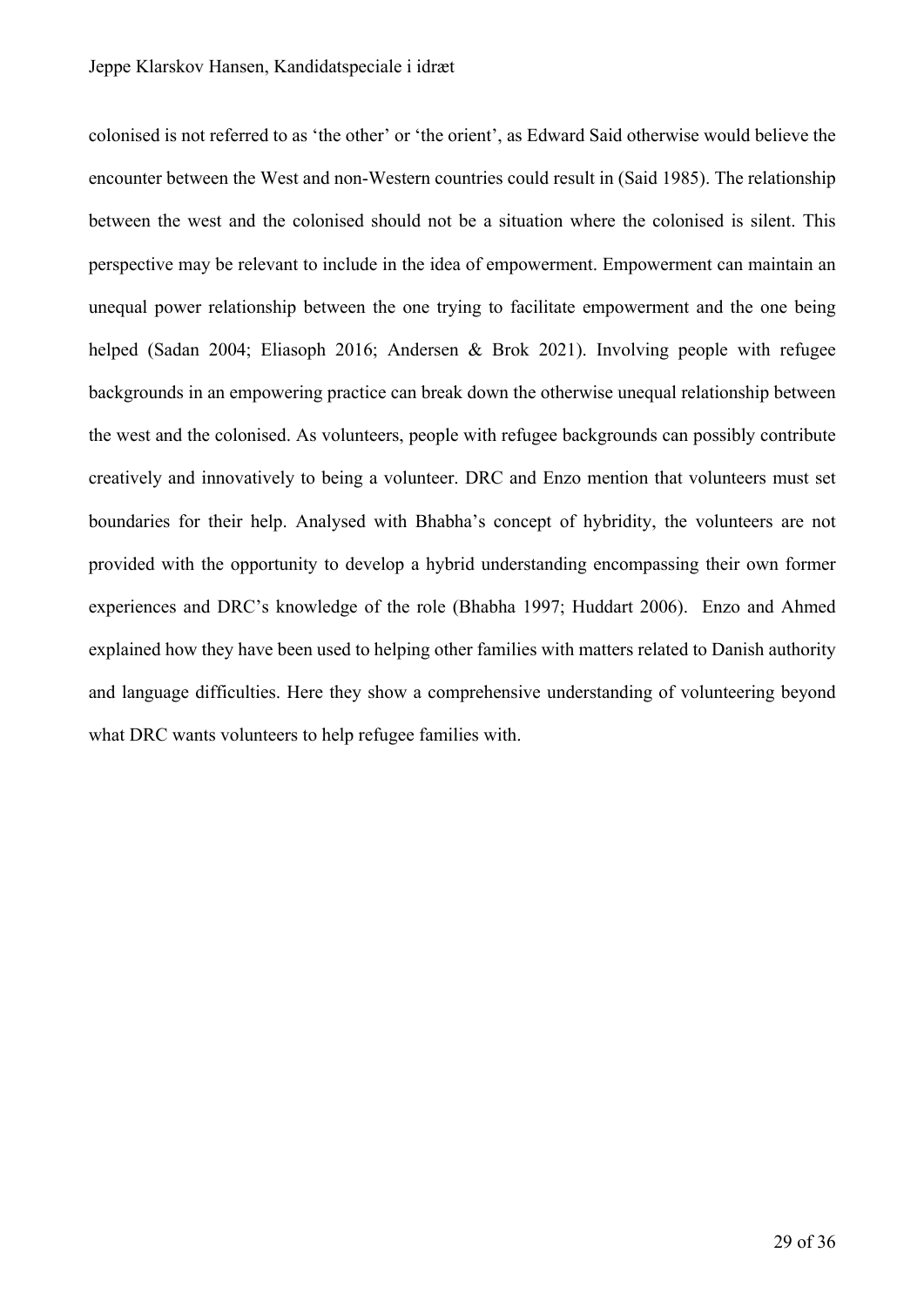#### **Conclusion and further perspectives**

This study contributes with insight into how DRC experience educating people with refugee backgrounds to act empowering for other refugee families. DRC finds it difficult to operationalise the concept of empowerment as a methodical approach. However, regular follow-ups and monthly meetings help both DRC and volunteers become specific on using empowerment as a method. Ahmed finds it challenging to work empowering with his affiliate refugee family. He believes that they are not in a mental and physical state form where he can support their participation in civic clubs. Enzo does not find it challenging to facilitate empowerment because, without knowing it, he had experience with this methodological approach. It has worked for him to have an open and friendly approach to the people he supports, but this has also meant that he has learned that he has to set boundaries for what he can help with.

DRC finds it possible to educate people with refugee backgrounds in empowerment as a theory and a practice. However, DRC is still in the process of identifying how empowerment should be facilitated as a method. DRC mentions that volunteers should base their empowering support on the associated families ' resources. However, the DRC is still in the process of operationalising this. DRC mentions techniques such as curiosity, respect and knowledge-sharing, which can be used when the volunteer is trying to empower a refugee family. These techniques can be characterised as common human qualities but may still be relevant to operationalise (Carlsen et al. 2020). Sadan (2004) and Andersen and Brok (2021) mention that relational/social qualities must be supplemented with professional techniques to achieve a successful empowerment process. DRC does not mention how active listening, curiosity, and patience in the conversation with the refugee family can be supportive of their empowerment processes (Andersen & Brok 2021). These techniques could potentially be relevant when empowerment is to be used as a method.

DRC highlights that volunteers must set boundaries for their support, as volunteers are only allowed to support refugee families towards participating in civic clubs. However, by setting boundaries and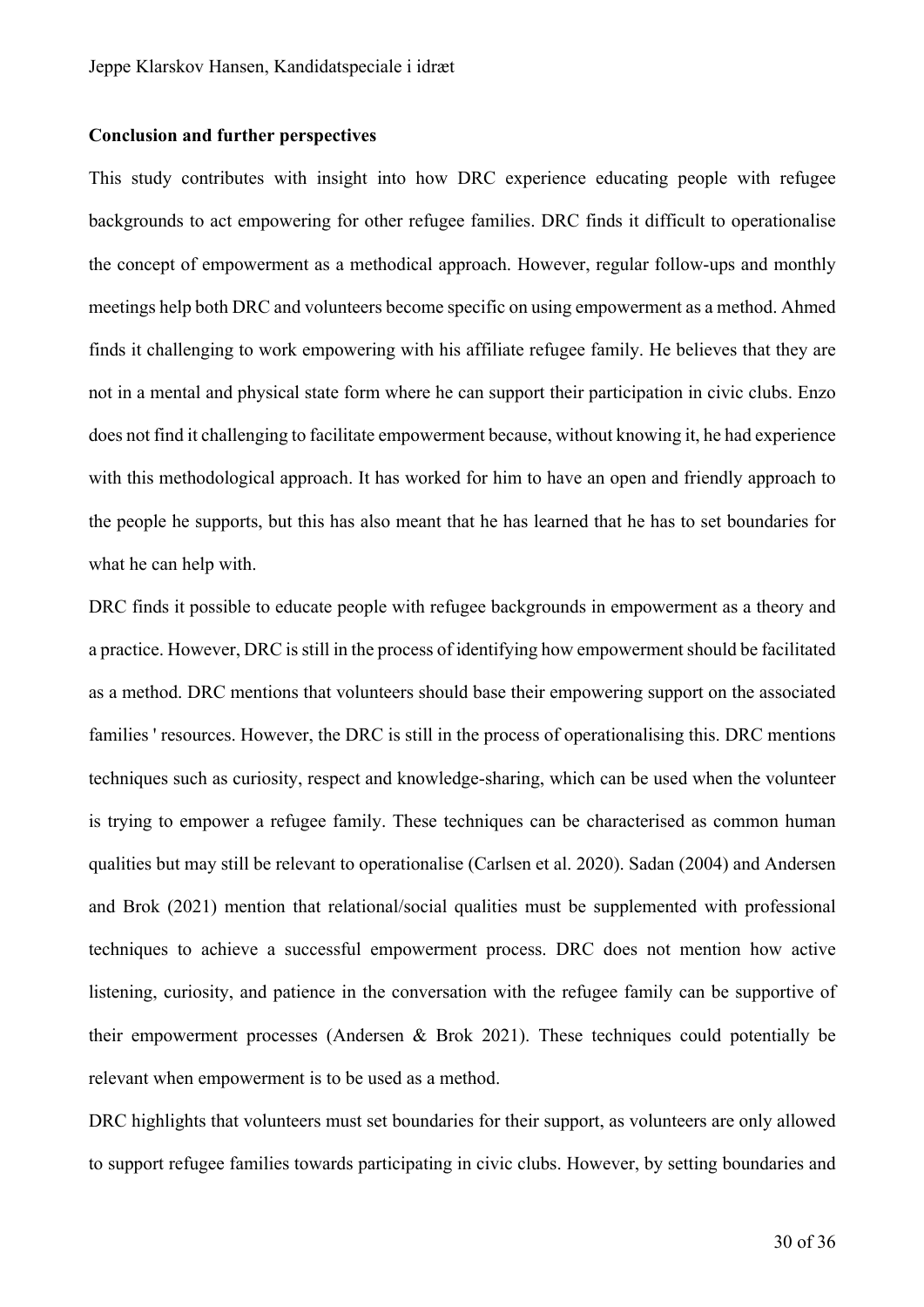just allowing support of participation in civic clubs, the refugee family cannot benefit as much from volunteers with refugee backgrounds experiences of being new in Denmark. Enzo has found it necessary to set boundaries because otherwise he will be asked to help with legal and financial issues, which abstains him from helping with something he has knowledge and experience about. It seems that there may be more structural problems that troubles refugee families, even though they have requested help to participate in a civic club. As Ahmed stresses, he could not help his refugee family because they do not have the resources for empowerment; they need help with transport. It may seem that empowerment is a method to support families not afflicted by either mental or physical illness. Therefore, it appears that empowerment as a methodological approach is not always a sustainable way of supporting refugees' participation in civic clubs. For further research, it would be interesting to pursue the finding where empowerment could be a theoretical framework or view of human nature instead of a methodological instrument. The idea of empowerment as a theory could then be combined with experiences of being new in Denmark and sports clubs when former refugees try to support other refugee family's participants in civic clubs in Denmark.

## **Acknowledgements:**

I would like to thank the Danish Refugee Council for allowing me to follow their program and helping me recruit my informants. Thanks very much to the three informants from the DRC and the two informants with refugee backgrounds for their time and openness.

#### **Declaration of interest statement:**

The authors reported no potential conflict of interest.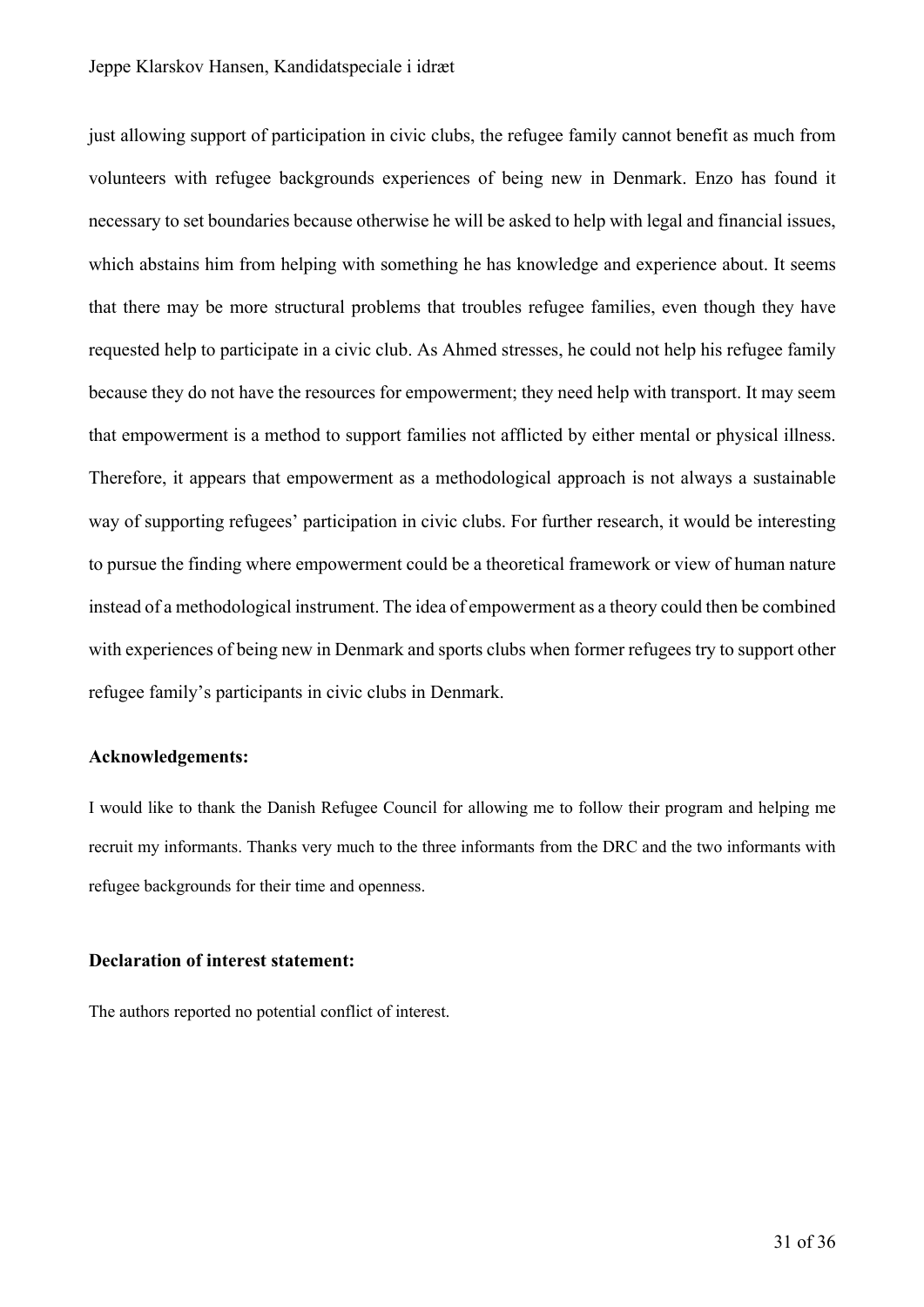## **References**

Andersen, M. L. L., & Brok, P. N. (2021). *Empowerment i socialt arbejde*. (1 ed.) Samfundslitteratur. Temaer og tilgange i Socialt Arbejde

- Bhabha, H. K. 1997. "Of Mimicry and Man: The Ambivalence of Colonial Discourse." In *Tensions of Empire. Colonial Cultures in a Bourgeois World,* edited by Cooper, F. and Stoler, A. L. (pp. 152–160). University of California Press.
- Braun, V., & Clarke, V. (2019). Reflecting on reflexive thematic analysis. *Qualitative Research in Sport, Exercise and Health*, *11*(4), 589–597. DOI: https://doi.org/10.1080/2159676X.2019.1628806
- Braun, V., & Clarke, V. (2020). One size fits all? What counts as quality practice in (reflexive) thematic analysis? *Qualitative Research in Psychology*, *00*(00), 1–25. DOI: https://doi.org/10.1080/14780887.2020.1769238
- Braun, V., Clarke, V., & Weate, P. (2016). Using Thematic Analysis in Sport and Exercise Research. In B. Smith & A. C. Sparkes (Eds.), *Routledge Handbook of Qualitative Research in Sport and Exercise* (pp. 191–205). Routledge. DOI: https://doi.org/10.4324/9781315762012.ch15
- Brinkmann og Tanggard, B. (2010). Kvalitative metoder–en grundbog. *S. Brinkmann og L. Tanggard, Hans Reitzels forlag*.
- Carlsen, H. B., Doerr, N., & Toubøl, J. (2020). Inequality in Interaction: Equalising the Helper– Recipient Relationship in the Refugee Solidarity Movement. *VOLUNTAS: International Journal of Voluntary and Nonprofit Organizations*, 1-13 DOI: https://doi.org/10.1007/s11266-020-00268-9

Dansk Flygtningehjælp (DRC). (2021, september). *Ansøgning Fritidspuljen*.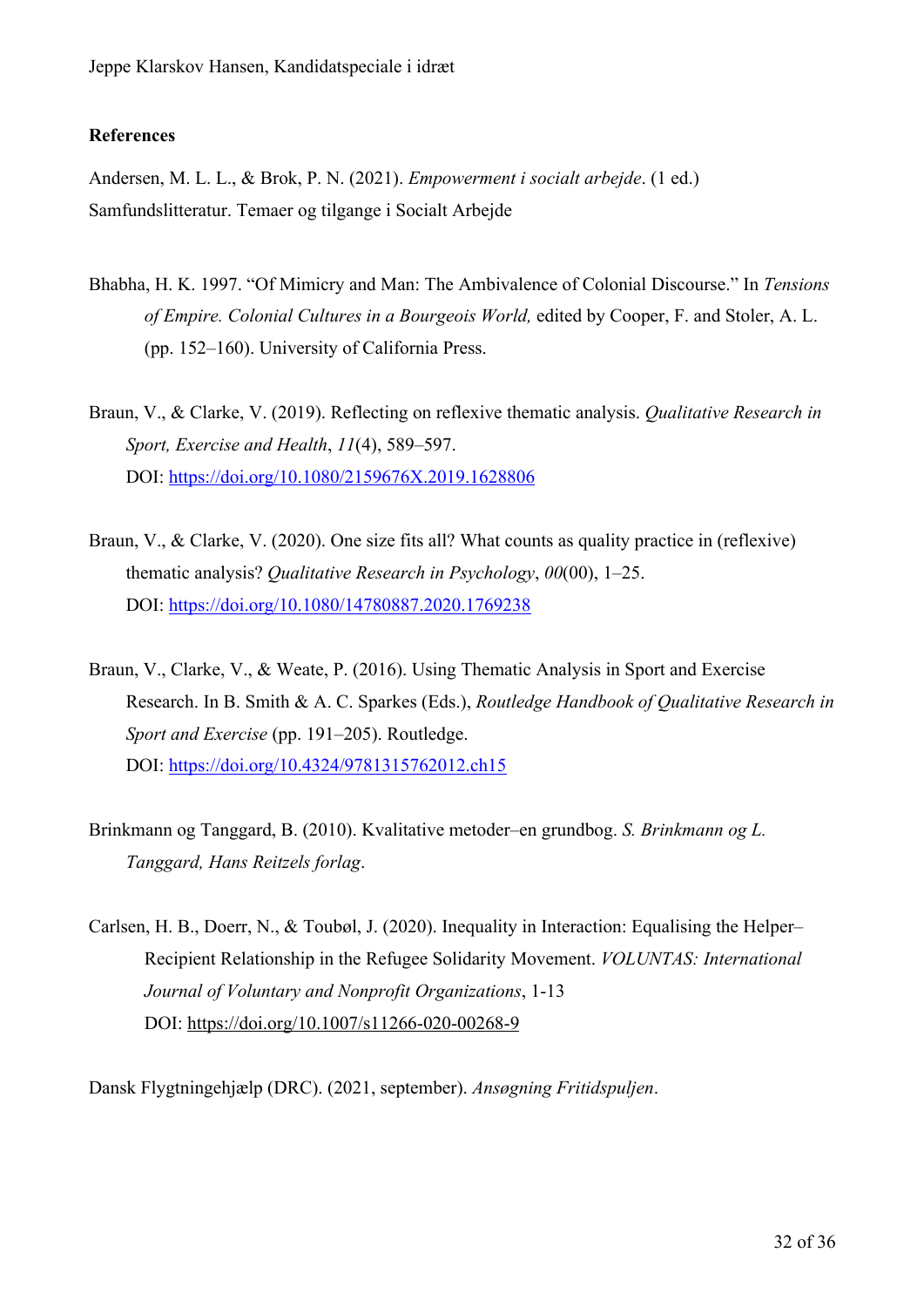- De Jong, J. T., Komproe, I. H., Van Ommeren, M., El Masri, M., Araya, M., Khaled, N., ... & Somasundaram, D. (2001). Lifetime events and posttraumatic stress disorder in 4 post-conflict settings. *Jama*, *286*(5), 555-562.
- Eliasoph, N. (2016). The mantra of empowerment talk: an essay. *Journal of Civil Society*, *12*(3), 247-265. DOI: https://doi.org/10.1080/17448689.2016.1215895
- Fazel, M., Wheeler, J., & Danesh, J. (2005). Prevalence of serious mental disorder in 7000 refugees resettled in western countries: a systematic review. *The Lancet*, *365*(9467), 1309- 1314.
- Harrell-Bond, B. (2002). Can Humanitarian Work with Refugees Be Humane? *Human Rights Quarterly*, *24*(1), 51–85. http://www.jstor.org/stable/20069589
- Heimo, S., Tapanila, K., Ojapelto, A., & Heikkinen, A. (2020). The potential of peer guidance to empower migrants for employment. *European journal for Research on the Education and Learning of Adults*, *11*(3), 335-348. DOI: 10.25656/01:21091

Huddart, D. 2006. *Homi K. Bhabha.* Routledge

- Ibsen, B., & Eichberg, H. (2006). *Dansk idrætspolitik: Mellem frivillighed og styring*. Idrættens Analyseinstitut. http://www.idan.dk/idanprojekter/projektkommuner.aspx
- Khvorostianov, N., & Remennick, L. (2017). 'By helping others, we helped ourselves:'volunteering and social integration of ex-soviet immigrants in Israel. *VOLUNTAS: International Journal of Voluntary and Nonprofit Organizations*, *28*(1), 335-357 DOI: https://doi.org/10.1007/s11266-016-9745-9
- Kieffer, C. H. (1984). Citizen empowerment: A developmental perspective. *Prevention in human services*, *3*(2-3), 9-36. DOI https://doi.org/10.1300/J293v03n02\_03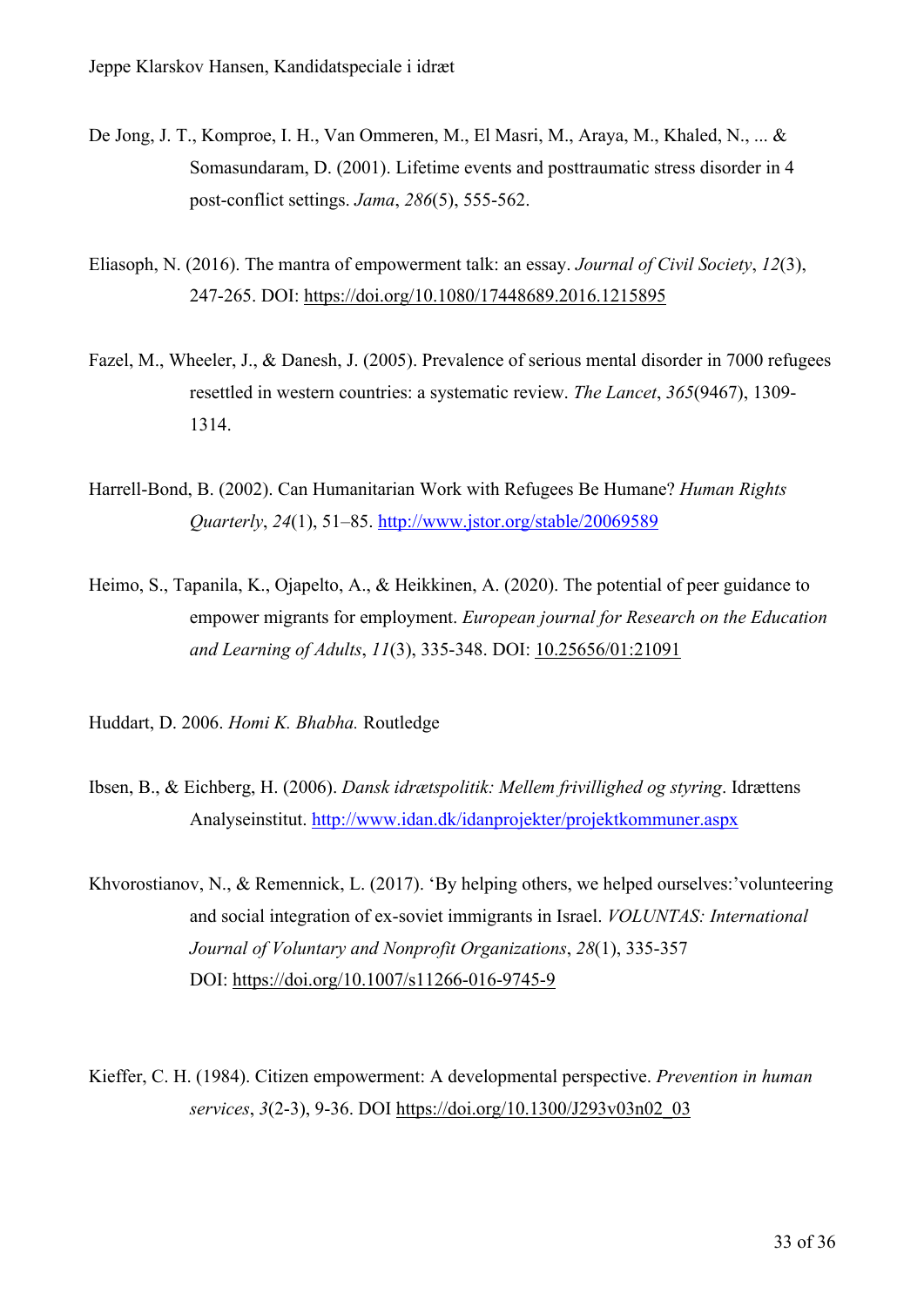- Kvale, S., & Brinkmann, S. (2009). *Interviews: Learning the craft of qualitative research interviewing*. Sage.
- Laila og Olsen Launsø. (2011). *Forskning om og med mennesker: forskningstyper og forskningsmetoder i samfundsforskning*. Nyt Nordisk forlag Arnold Busk
- Malloy, T. H. (2014). National minorities between protection and empowerment: Towards a theory of empowerment. *JEMIE*, *13*, 11. Collected from: https://heinonline.org/HOL/LandingPage?handle=hein.journals/jemie2014&div=9&id =&page
- Markula, P., & Silk, M. L. (2011). *Qualitative research for physical culture* (p. 252). London: Palgrave Macmillan.
- Maton, K. I., & Rappaport, J. (1984). Empowerment in a religious setting: A multivariate investigation. *Prevention in human services*, *3*(2-3), 37-72 DOI: https://doi.org/10.1300/J293v03n02\_04
- Mouritsen P., K. J. Kriegbaum and S. J. Larin. 2019." Introduction: Theorizing the civic turn in European integration policies". *Ethnicities* 19(4), 595-613. DOI: https://doi.org/10.1177/1468796819843532
- Mwanri, L., Hiruy, K. and Masika, J. (2012), "Empowerment as a tool for a healthy resettlement: a case of new African settlers in South Australia", *International Journal of Migration, Health and Social Care*, Vol. 8 No. 2, pp. 86-97. DOI: https://doi.org/10.1108/17479891211250021
- Nickerson, A., Bryant, R. A., Silove, D., & Steel, Z. (2011). A critical review of psychological treatments of posttraumatic stress disorder in refugees. *Clinical psychology review*, *31*(3), 399-417.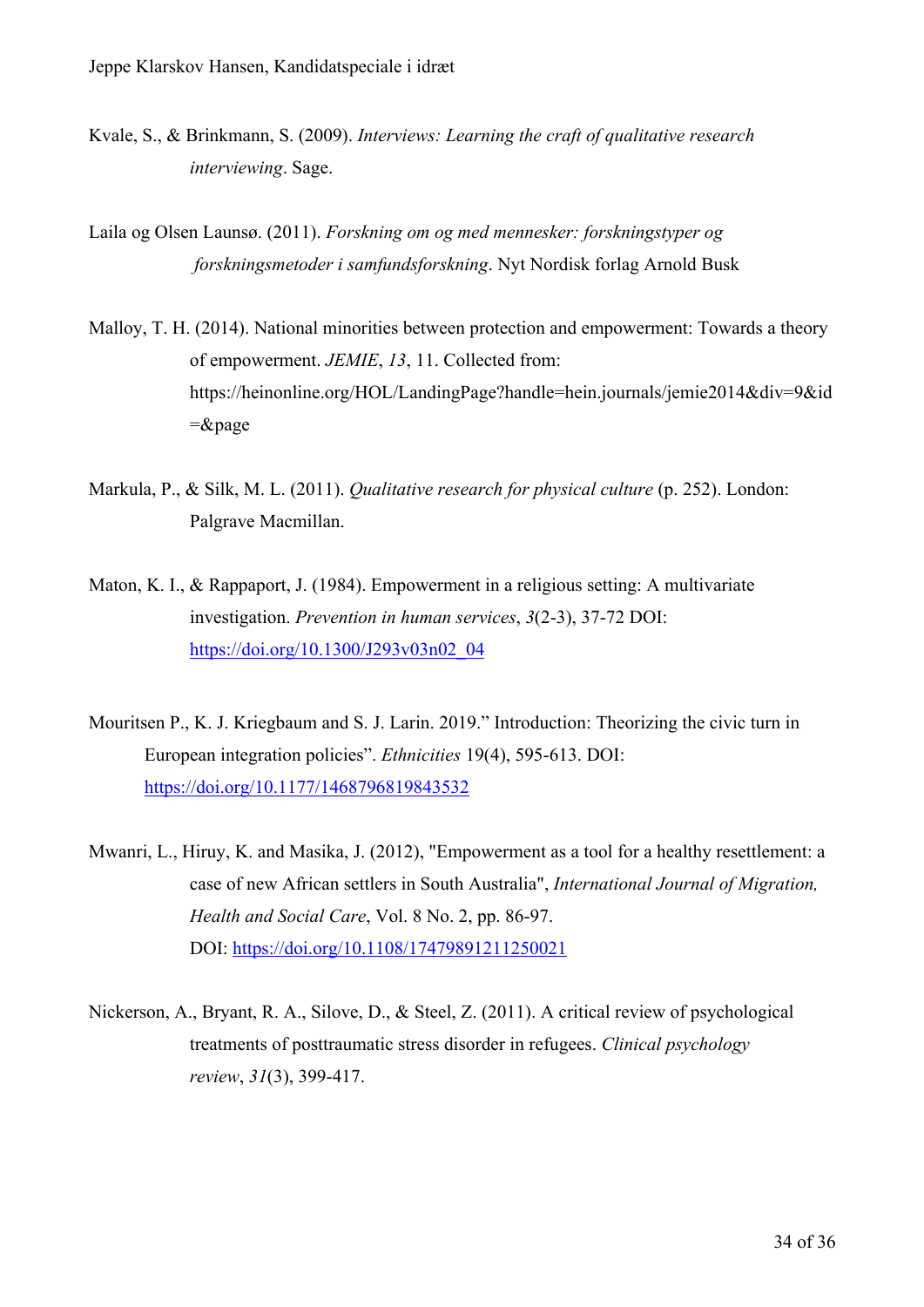- Paloma, V., de la Morena, I., Sladkova, J., & López‐Torres, C. (2020). A peer support and peer mentoring approach to enhancing resilience and empowerment among refugees settled in southern Spain. *Journal of community psychology*, *48*(5), 1438-1451 DOI: https://doi.org/10.1002/jcop.22338
- Pinderhughes, E. B. (1983). Empowerment for our clients and for ourselves. *Social casework*, *64*(6), 331-338. DOI: https://doi.org/10.1177/104438948306400602
- Rajaram, P. K. (2002). Humanitarianism and Representations of the Refugee. *Journal of Refugee Studies, 15*(3), 247-264. DOI :10.1093/jrs/15.3.247
- Sadan, E. (2004). *Empowerment and community planning*.
- Sadan, E., & Churchman, A. (1997). Process-focused and product-focused community planning: Two variations of empowering professional practice. *Community Development Journal*, *32*(1), 3-16. Doi: https://doi.org/10.1093/cdj/32.1.3

Said, E. W. 1985. "Orientalism Reconsidered". *Race & Class* 27 (2), 1–15.

- Slootjes, J., & Kampen, T. (2017). 'Is my volunteer job not real work?'The experiences of migrant women with finding employment through volunteer work. *VOLUNTAS: International Journal of Voluntary and Nonprofit Organizations*, *28*(5), 1900-1921. DOI: https://doi.org/10.1007/s11266-017-9885-6
- Spaaij, R., J. Broerse, S. Oxford, C. Luguetti, F. Mclachlan, B. Mcdonald, B. Klepac, L. Lymbery, J. Bishara, and A. Pankowiak. 2019. "Sport, Refugees, and Forced Migration: A Critical Review of the Literature". *Frontiers in Sports and Active Living* 1. DOI: 10.3389/fspor.2019.00047.